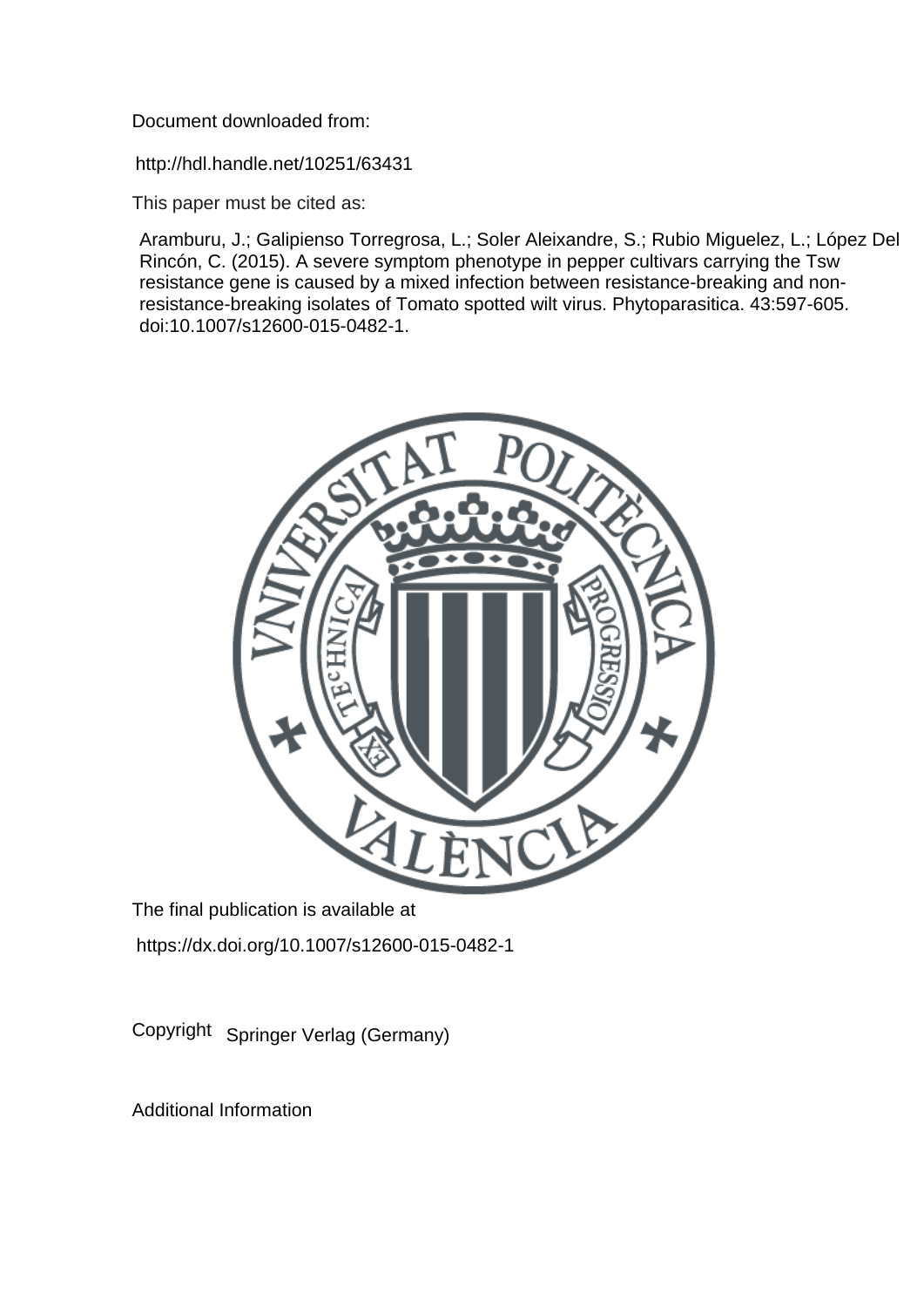## **Running title: Mixed infection between isolates of TSWV**

- **A severe symptom phenotype in pepper cultivars carrying the** *Tsw* **resistance gene is caused by a mixed infection between resistance- breaking and non-resistance-breaking isolates of** *Tomato spotted wilt virus* **José Aramburu<sup>1</sup> , Luis Galipienso<sup>2</sup> , Salvador Soler<sup>3</sup> , Luis Rubio<sup>2</sup> and Carmelo López<sup>3</sup>** 12 <sup>1</sup>Institut de Recerca i Tecnología Agroalimentaries (IRTA), Ctra. de Cabrils Km 2, 08348 Cabrils, Barcelona, Spain 14 <sup>2</sup>Instituto Valenciano de Investigaciones Agrarias (IVIA), 46113 Moncada, Valencia, Spain 16 <sup>3</sup>Instituto de Conservación y Mejora de la Agrodiversidad Valenciana, Universitat Politècnica de Valencia (COMAV-UPV), Camino de Vera s/n, 46022 Valencia, Spain **Key words**: Epidemiology, Hypersensitive Response, *Tsw***,** TSWV, *Tospovirus*, Corresponding author: C. López E-mail: [clopez@upvnet.upv.es](mailto:clopez@upvnet.upv.es) Tel.: +34 963877267 Fax: +34 963877429
-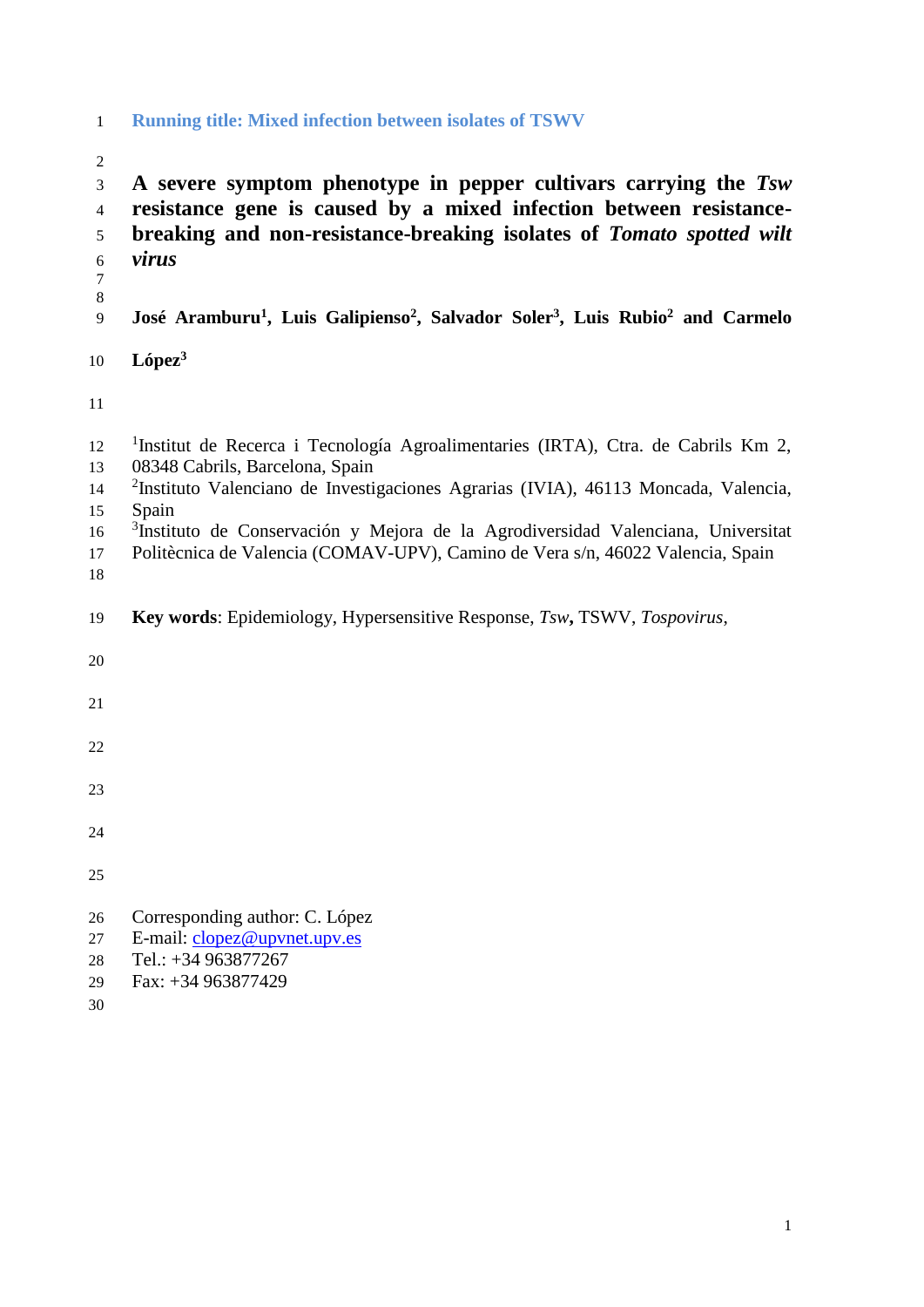## **Abstract**

 Pepper (*Capsicum annuum*) plants with the *Tsw* resistance gene showing unusual severe symptoms consisting in local lesions, chlorosis, stunting and systemic necrosis on the apical leaves were detected in a commercial field in north-eastern Spain in 2009. Double antibody sandwich enzyme-linked immunosorbent assays (DAS-ELISA) revealed the presence of *Tomato spotted wilt virus* (TSWV) in all diseased plants. After mechanical inoculation of *Nicotiana glutinosa* with infected field samples, TSWV biological clones were isolated from individual local lesions. These biological clones produced two different types of symptoms after inoculation on *Tsw* resistant pepper plants: (i) the typical symptoms caused by resistance-breaking (RB) isolates characterized by chlorosis and stunting, and (ii) the severe symptoms as observed in field plants. Similar symptoms in pepper plants carrying the *Tsw* resistance gene were reproduced under controlled conditions, after simultaneous inoculation of RB and non- resistance-breaking (NRB) isolates. The NRB isolate was detected in a low proportion in the apical uninoculated leaves, whereas NRB isolates could not infect resistant pepper when inoculated alone. Co-infection between NRB and RB isolates induced disease synergism with systemic necrosis on the apical leaves. To our knowledge, this is the first case in which a synergic interaction between isolates of the same virus has been described, which has the ability to overcome a natural genetic resistance. This finding could have epidemiological implications for management of TSWV.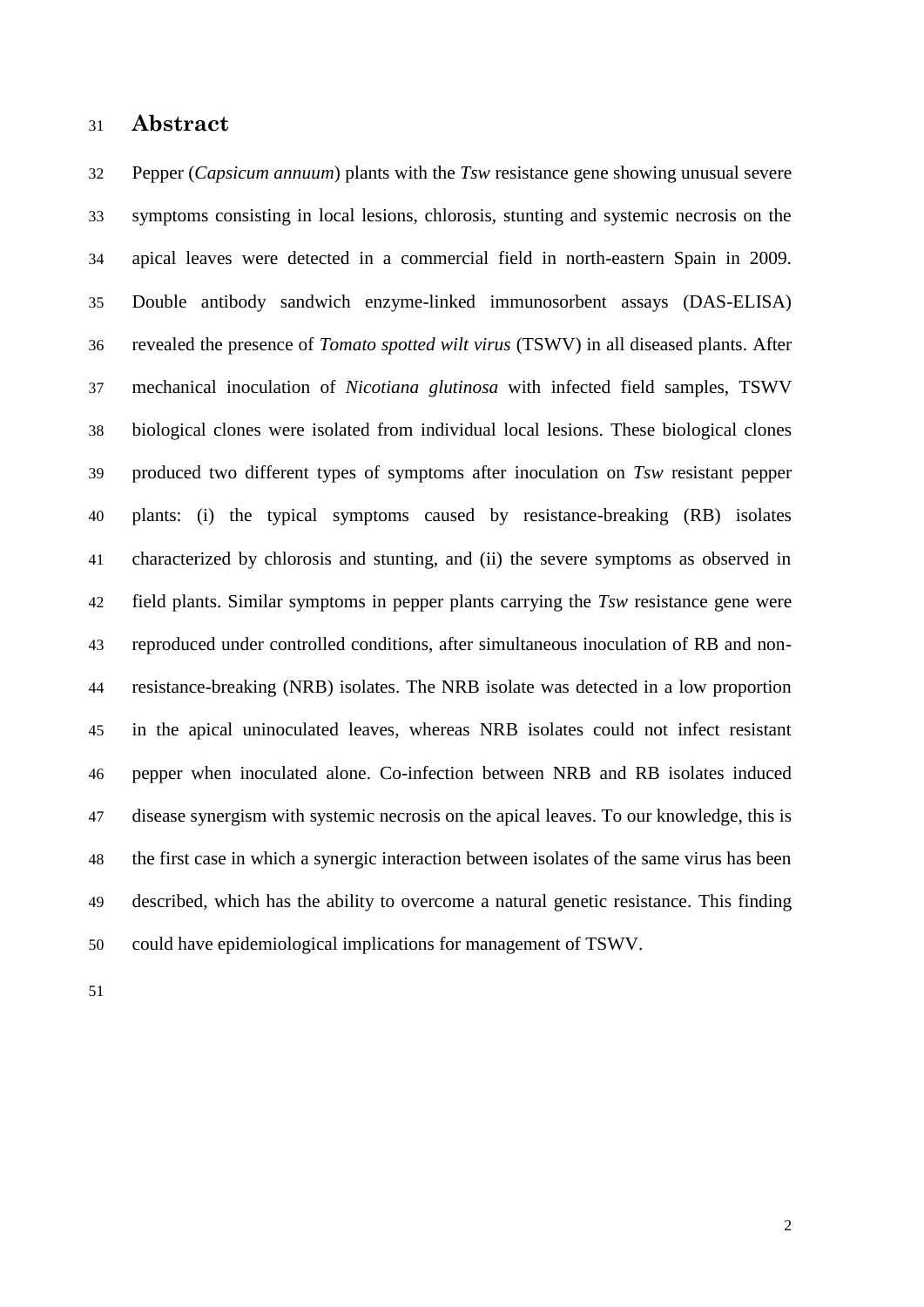## **Introduction**

 *Tomato spotted wilt virus* (TSWV), the type-member of the *Tospovirus* genus, family *Bunyaviridae*, is one of the most harmful viral pathogens. It ranks second on the list of the most important plant viruses worldwide (Scholthof *et al.* 2011). TSWV has a wide host range including more than 1000 plant species among weed species, ornamental and horticultural crops (Parrella *et al.* 2003; Hanssen *et al.* 2010), such as pepper (*Capsicum annuum*) and tomato (*Solanum lycopersicum*) (Persley *et al.* 2006; Pappu *et al.* 2009). The virus is naturally transmitted by several species of thrips (*Thysanoptera: Thripidae)*  in a persistent and propagative manner with *Frankliniella occidentalis* being the most effective vector (Prins and Goldbach 1998). The genome of TSWV consists of three negative-sense or ambisense RNA segments: large (L, 8.9 kb), medium (M, 4.9 kb) and small (S, 2.9 kb). Segment L encodes a putative RNA-dependent RNA polymerase (de Haan *et al.* 1991); segment M encodes the cell-to-cell movement protein, NSm (Li *et al.* 65 2009), and the precursor of the surface glycoproteins,  $G_N/G_C$ , involved in TSWV transmission by thrips (Sin *et al.* 2005; Naidu *et al.* 2008); and segment S encodes the silencing suppressor, NSs (Takeda *et al.* 2002) and the nucleocapsid, N (de Haan *et al.* 1990; Pappu *et al.* 2009).

 In tomato and pepper, the best strategy to control the disease has been to use the natural host resistance found in wild *Solanum* and *Capsicum* species (Stevens *et al.* 1992; Boiteux and de Avila 1994). *Sw-5* from *Solanum peruvianum* and *Tsw* from *Capsicum chinense* are the most effective resistance genes in tomato and pepper, respectively, and they are now deployed in commercial cultivars worldwide (Pappu *et al.* 2009). *Tsw* has been found to confer resistance to a wide spectrum of TSWV isolates (Moury *et al.* 1997), although a partial inefficiency by high temperatures after inoculation with wild type isolates on resistant peppers at an early stage of plant development has been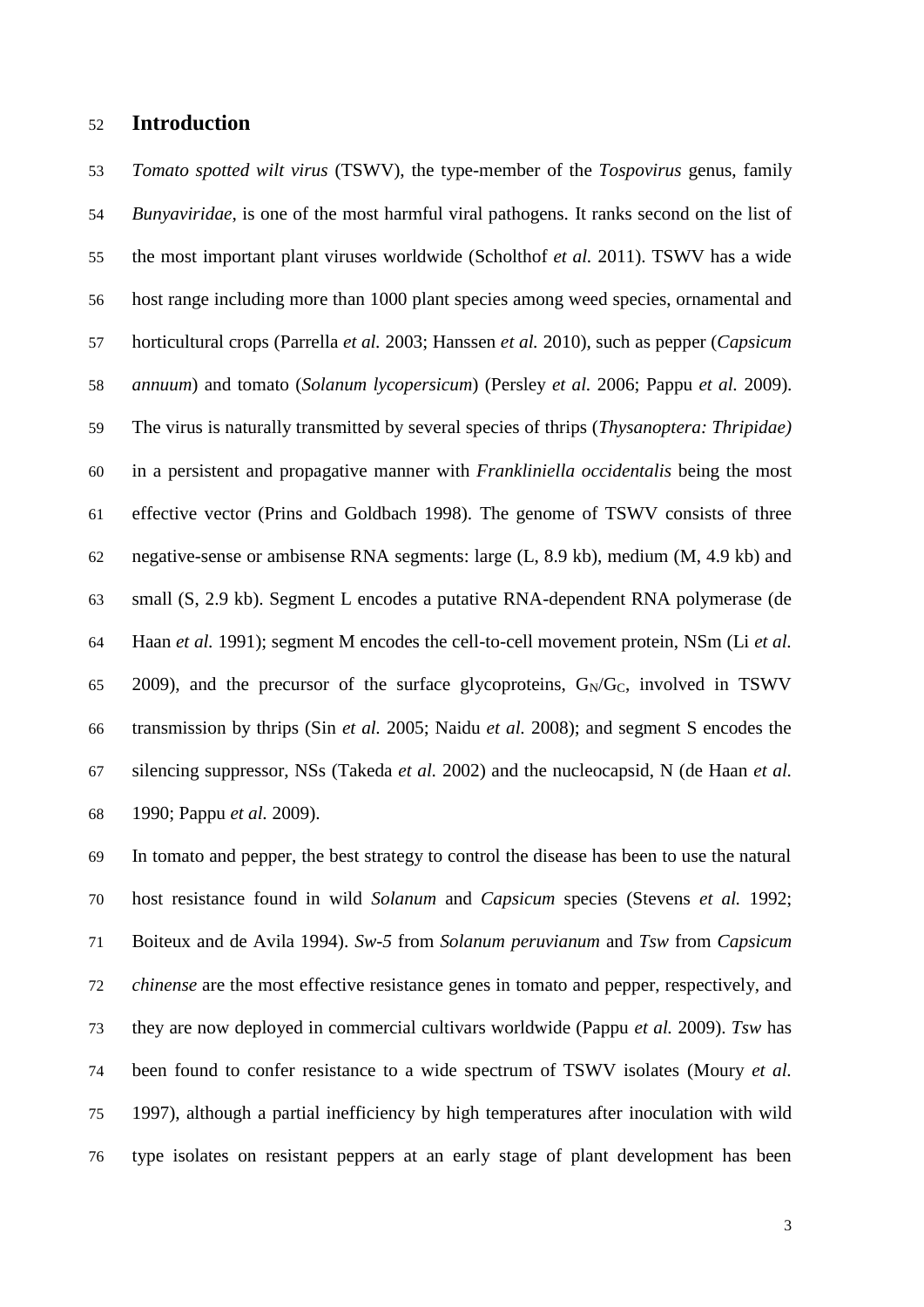described **(**Moury *et al.* 1998; Turina *et al.* 2012). However, the main setback has been the emergence of TSWV isolates able to overcome this resistance. Several resistance- breaking (RB) isolates of TSWV have been reported from pepper cultivars containing the *Tsw* gene in Louisiana, USA (Black *et al.* 1996), Italy (Roggero *et al.* 2002), Australia (Thomas-Carroll and Jones 2003) and Spain (Margaria *et al.* 2004).

 The genetic determinant responsible for *Tsw* resistance breakdown in pepper was mapped in the S RNA segment by analysis of reassortants between RB and non- resistance-breaking (NRB) TSWV isolates (Jahn *et al.* 2000; Margaria *et al.* 2007). Contradictory evidences involving NSs or N proteins in breaking the *Tsw* gene resistance in pepper have been published (Margaria *et al.* 2007; Lovato *et al.* 2008; Tentchev *et al.* 2011), although recent studies have demonstrated that the NSs protein is the avirulence determinant (de Ronde *et al.* 2013 and 2014).

 Inoculation of NRB TSWV isolates in resistant pepper triggers a hypersensitive response (HR) inducing localized necrosis at the site of virus infection which prevents systemic infection, whereas RB TSWV isolates produce systemic symptoms consisting in chlorosis and stunting. However, unusual biological behavior of the RB isolates have been observed as for example, the existence of RB isolates inducing severe necrotic lesions on uninoculated upper leaves in *C. chinense* plants (Margaria *et al.* 2007), or evidences of partial reversion from RB to NRB isolates after a few cycles of subculture in susceptible peppers (Tomas-Carroll and Jones 2003). Some of these unusual pathologic alterations could be attributed to different causes: (i) reassortment by exchange of entire genome segments between different TSWV isolates (Qiu and Moyer 1999; Tentchev *et al.* 2011); (ii) existence of a new TSWV pathotype generated by punctual mutations in NSs or another gene and the selective pressure exerted by the resistance genes on TSWV isolates with different fitness (Aramburu *et al.* 2010; López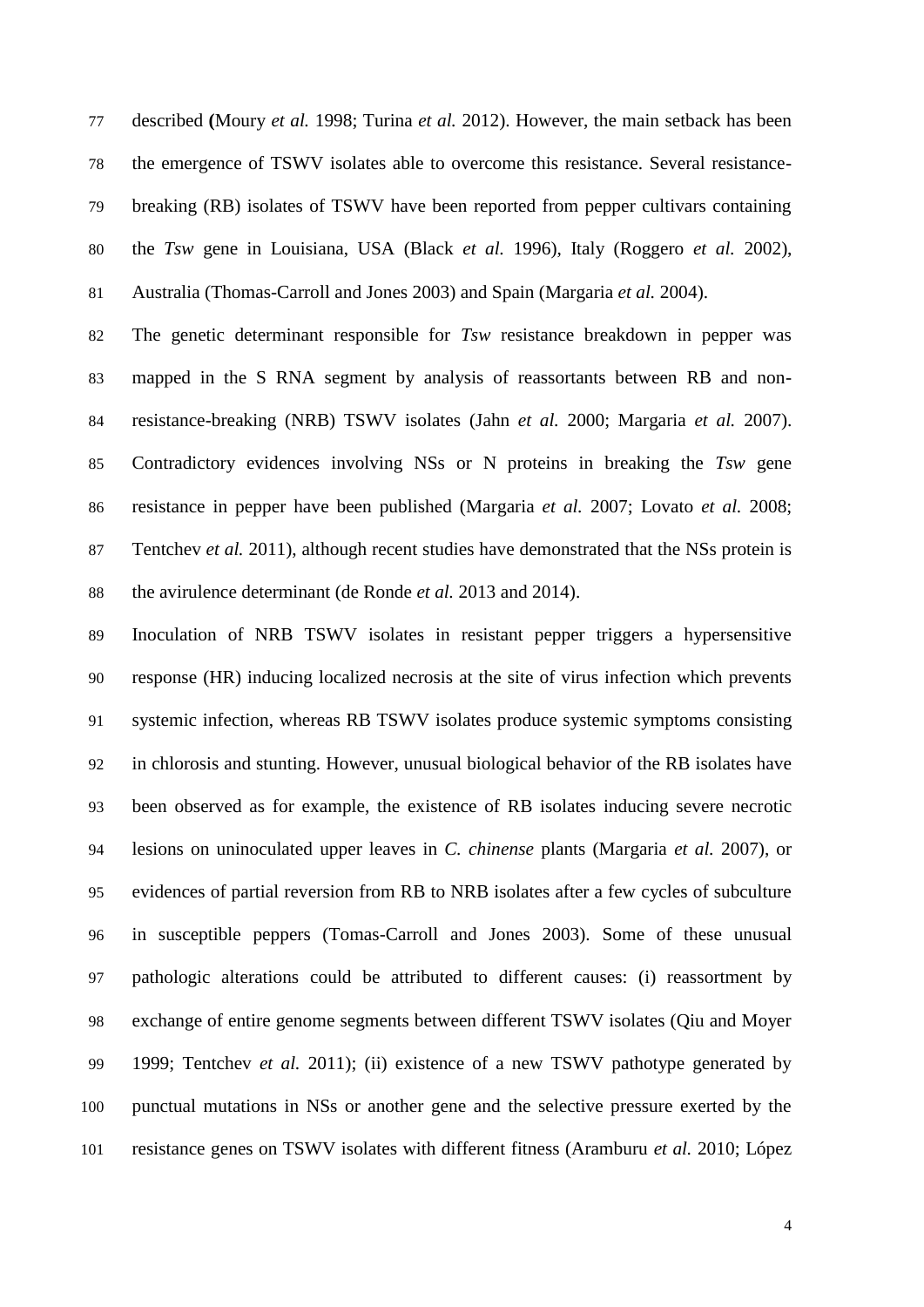*et al.* 2011); (iii) the effect of temperature changes on the HR expression provided by *Tsw* gene (Moury *et al.* 1998; Soler *et al.* 1998); and (iv) synergistic or antagonistic interactions caused by mixed infections (García-Cano *et al.* 2006; Murphy and Bowen 2006; Syller, 2012).

 In this article, we analyzed the possible causes of the systemic necrosis found in field samples of resistant peppers infected by TSWV. We reproduced these symptoms by simultaneous inoculation of RB and NRB isolates of TSWV showing that they were produced by synergistic interactions between both types of TSWV isolates.

## **Materials and methods**

## **Samples collection and TSWV detection**

 Samples of pepper plants carrying the *Tsw* gene showing systemic necrosis apparently caused by TSWV infection were collected during 2009 growing season from a commercial crop in north-eastern Spain. Selected field samples were tested for TSWV infection by enzyme-linked immunosorbent assay (ELISA) (Clark and Adams 1977), using a specific polyclonal antiserum to TSWV, at recommended dilutions (Loewe Biochemica Gmbh, Sauerlach, Germany), as previously described (Aramburu *et al.* 2010). Samples were also tested by ELISA for the presence of *Cucumber mosaic virus*  (CMV), *Parietaria mottle virus* (PMoV) and *Potato virus* Y (PVY), using specific antisera (Aramburu *et al.* 2010) to discard possible infection mixtures with the most frequent viruses found in pepper crops of this area.

## **Biological cloning**

 Two field samples positive to TSWV were mechanically inoculated on *Nicotiana glutinosa* plants to obtain homogeneous intra-isolate population of genetic variants.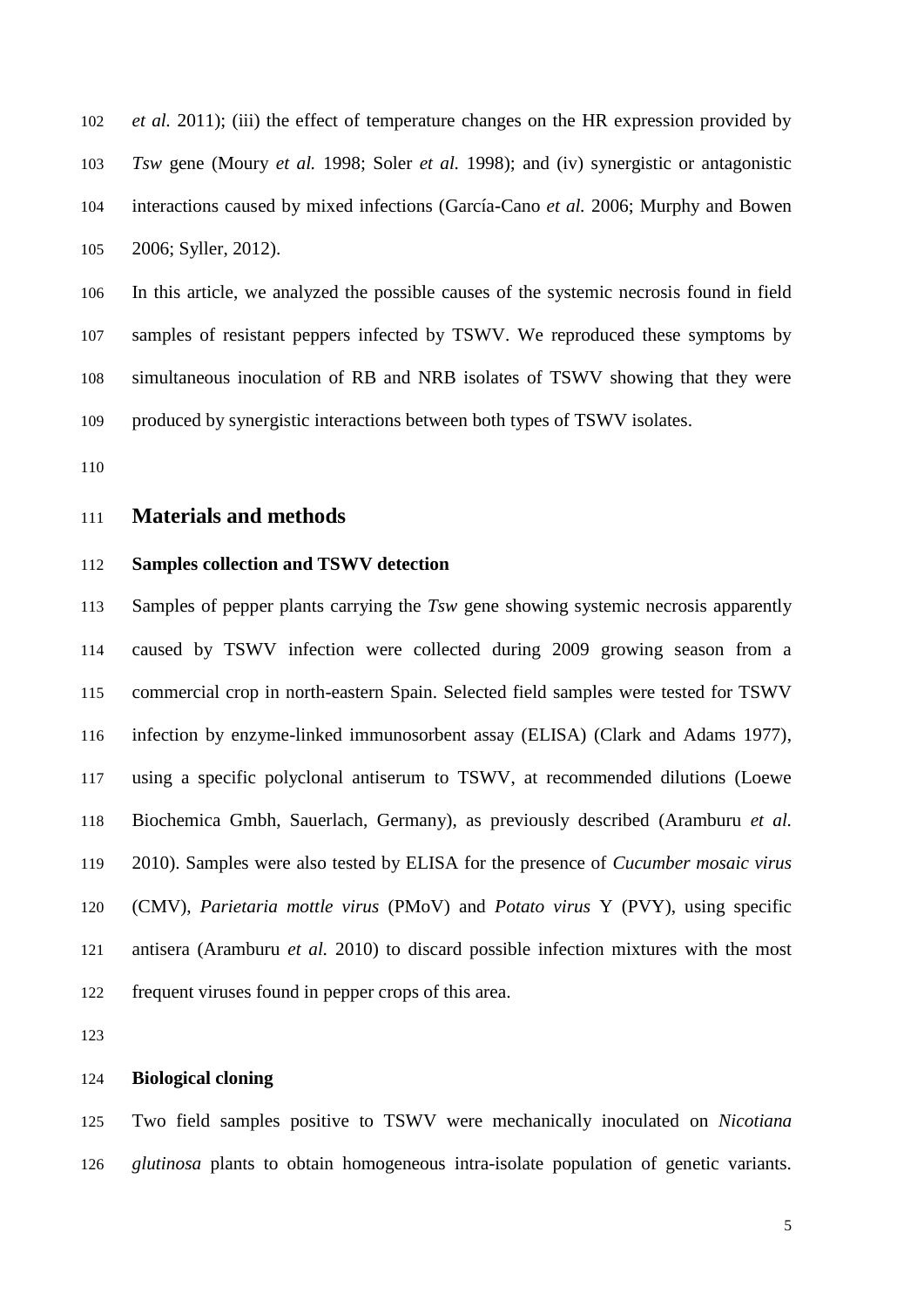Several biological clones were obtained after three serial passages of a single local lesion. Mechanical inoculation was performed on plant seedlings at the 2-4 leaf stage by rubbing infected leaves extracts diluted (1:20, w:v) in 0.05 M phosphate buffer, pH 7.2, containing 0.2% 2-mercaptoethanol, 1% polyvinyl pyrrolidone, molecular weight 10.000 and activated charcoal. These TSWV clones were subsequently amplified in *Nicotiana benthamiana* plants and systemically infected leaves were stored at -80ºC until use. TSWV isolates were then mechanically inoculated to pepper cv 'Segura' heterozygous for the *Tsw* resistance gene and pepper cv 'Delfos' without *Tsw* gene (both provided by FITO S.A., Barcelona, Spain) to evaluate the ability to overcome the resistance. In addition to ELISA tests, TSWV infection was monitored by symptoms observation every day since 4 to 21 days post-inoculation (dpi).

 Additionally, five TSWV isolates of our collection, previously characterized by their capacity to induce or break the resistance conferred by the *Tsw* gene were used in this work (Table 1). The isolates Da1NL2, Mon1NL2 and GRAU from tomato plants collected in north-east of Spain were grouped as NRB isolates, and the isolates Can2PC2 and Mu2PC2 from resistant pepper collected in Canary Island and in south-east of Spain, respectively, were grouped as RB isolates.

## **Biological assays to test the effect of temperature**

 Resistant pepper plants cv. "Segura" were used to test the effect of temperature on *Tsw* resistance expression. The symptoms expression by RB and NRB isolates was 148 conducted in two constant temperature regimes: i) 35°C, to inactivate the HR and ii) 25ºC to activate the HR. Series of 10 pepper plants were singly inoculated with either NRB (Da1NL2 and Mon1NL2) or RB isolates (Can2PC2 and Mu2PC2). Inoculated plants were maintained during 12 dpi in temperature-controlled growth chambers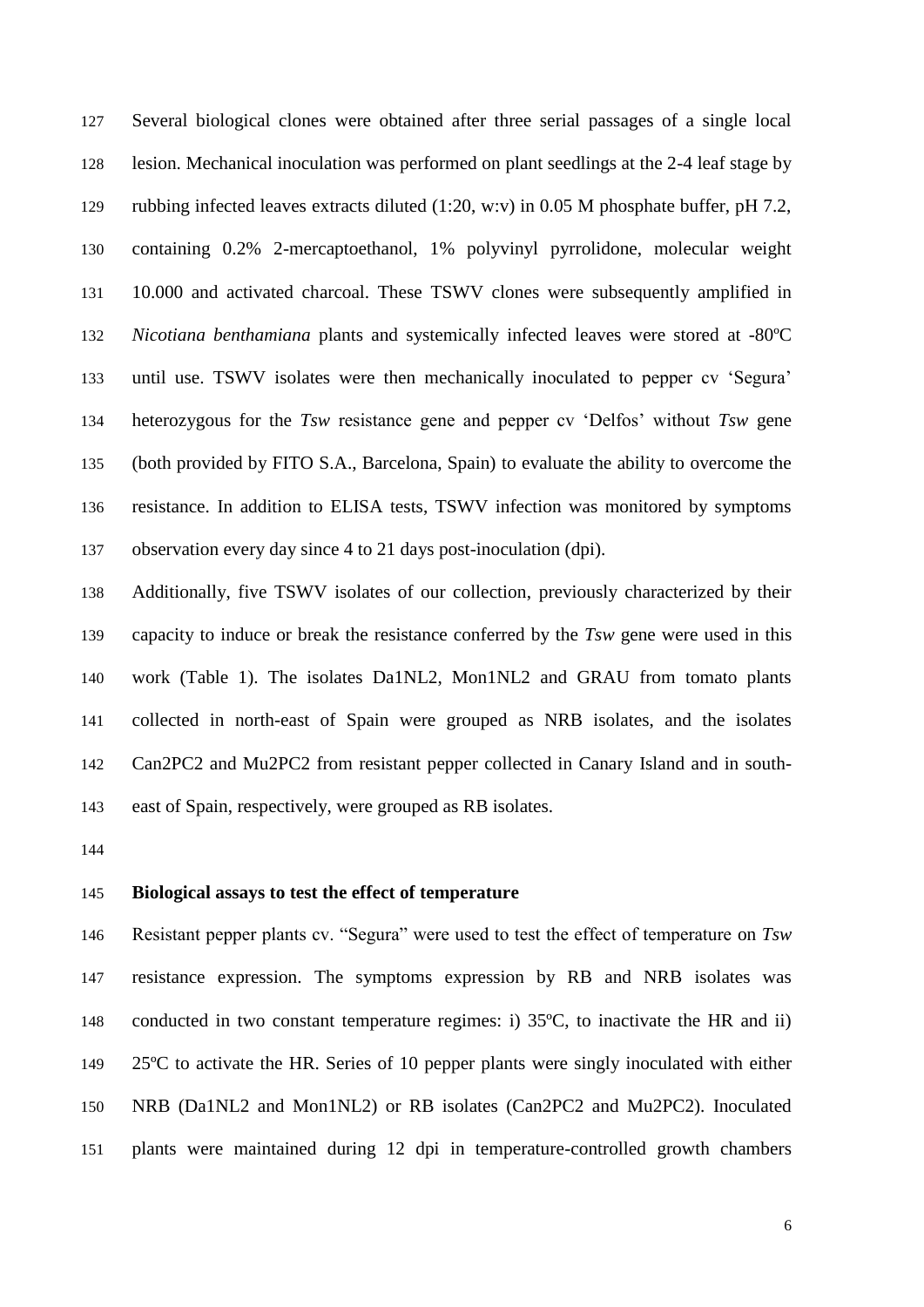(Havell Sylvania SA, Madrid, Spain), with 16-h photoperiod. Four plants were included as control in each serie of plants, two *N. benthamiana* plants used as positive controls of TSWV infection, and two uninoculated pepper plants used to evaluate the effect of temperature on plant growth.

## **Biological assays to test the interaction of RB and NRB isolates of TSWV**

 To test the interaction of RB and NRB isolates, pairs of RB + NRB isolates were co- inoculated on series of 10 pepper cv. `Segura' resistant plants. Inoculated plants were kept in a thrips free growth chamber during 12 dpi with 16/8 h light/dark cycle and constant temperature of 25ºC to activate the HR. Inocula of the six possible pairs of RB + NRB isolates were prepared mixing equivalent amounts of each isolate. The amount of each isolate was determined by ELISA and by the number of lesions produced on *N. glutinosa* as previously described (Aramburu *et al.* 2010). Pepper cv. `Segura' and *N. benthamiana* plants singly inoculated with RB and NRB isolates and pepper cv "Delfos" and *N. benthamiana* plants co-inoculated with the same pairs of RB + NRB isolates were used as controls. Plants were monitored by symptoms observation every day since 4 to 12 dpi.

## **Identification of RB and NRB isolates in co-inoculated resistant peppers plants**

 Both, molecular and biological analysis at 12 dpi were carried out on resistant pepper plants co-inoculated with Da1NL2 + Mu2PC2 isolates to determine the presence or absence of each isolate. The molecular analysis included: (i) a reverse transcription coupled with polymerase chain reaction (RT-PCR) combined with restriction fragment length polymorphism **(**RFLP) analysis of the M and S segments, and (ii) partial sequence analysis of the RT-PCR products of the M and S segments. RT-PCR products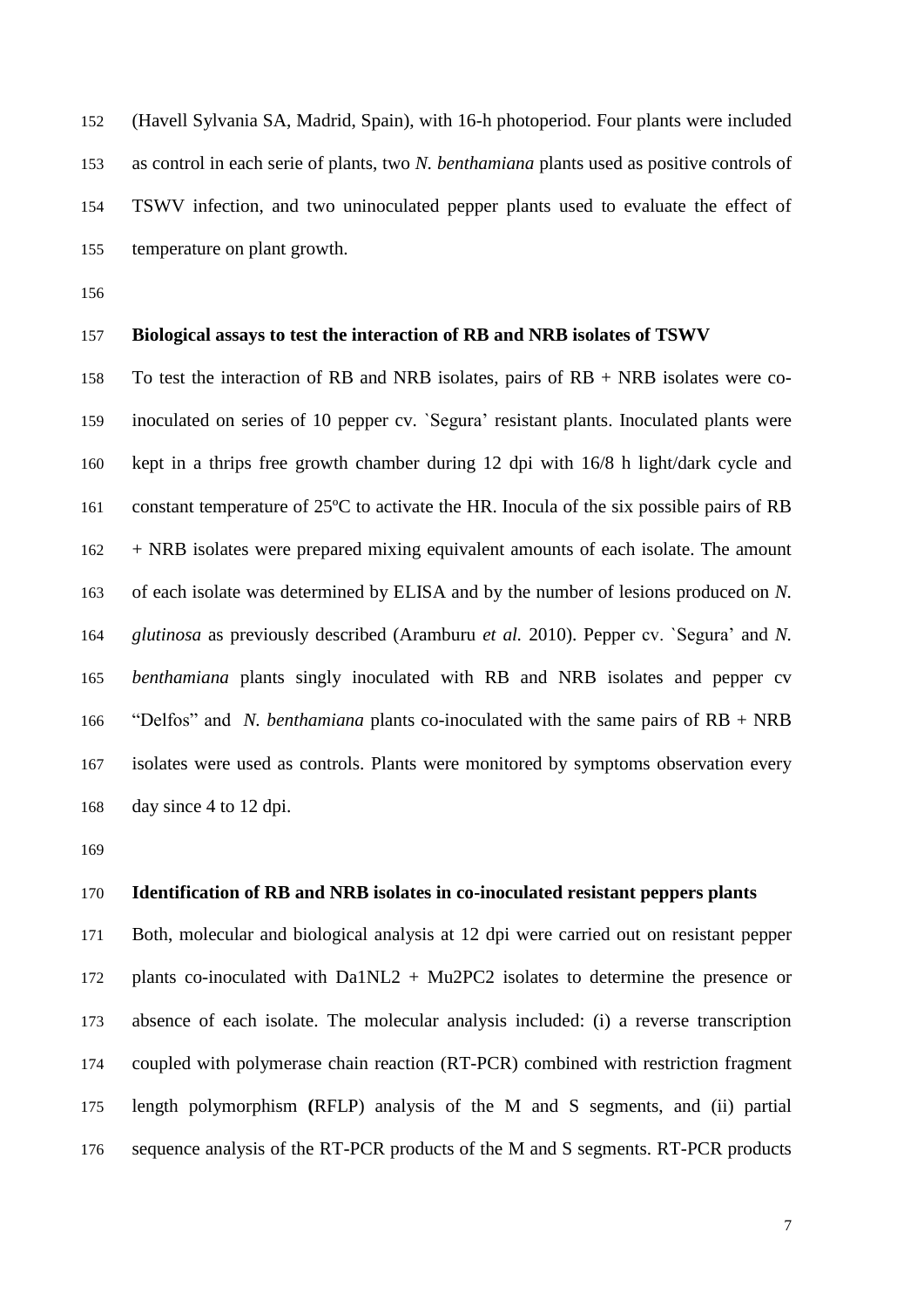were amplified using the primer pairs M1F 5´-GTTATAGGATAATTATCTTGTGTC- 3´ and M1R 5´-AGAGCAATCAGTGCAAACAAAAACCTTAATCC-3´ and S1F 5´- 179 GATCGAGATGTGCTATAATCAAGC-3<sup>2</sup> and S1R 5<sup>2</sup>- GAACCTGTGCAAAAGATGTGTGAG-3´ for M and S segments, respectively. They were designed from conserved sequences after comparing the full-length sequence of the M and S segments of the two isolates. Differences in the sequence of these RT-PCR products allowed to be selectively digested with *Eco*RI (MBI Fermentas, Madrid, Spain). Ten microlitres of PCR products and 10 U of the restriction enzyme were incubated for 2 h at 37ºC. PCR products or their restriction fragments were separated by electrophoresis in agarose gels, stained with ethidium bromide, and the DNA was visualized under UV lighting.

 The biological analysis was performed following the next steps: (i) leaf extracts of resistant pepper plants showing necrosis on apical leaves were inoculated on *N. benthamiana* plants, a non selective host used to favor the multiplication of the infectious mixture; (ii) leaf extracts showing symptoms of systemic infection were inoculated on *N. glutinosa* plants to obtain biological clones; (iii) leaf tissue disks of 30 local lesions obtained 4 dpi were inoculated in individual *N. benthamiana* plants to multiply the different clones; (iv) each biological clone was inoculated to three resistant pepper plants to evaluate the symptoms; and (v) finally, infectious tissues of *N. benthamiana* corresponding to the clones that only induced HR on inoculated pepper leaves were analyzed by molecular techniques, as described above, to identify the TSWV isolate present in the infection.

**Results**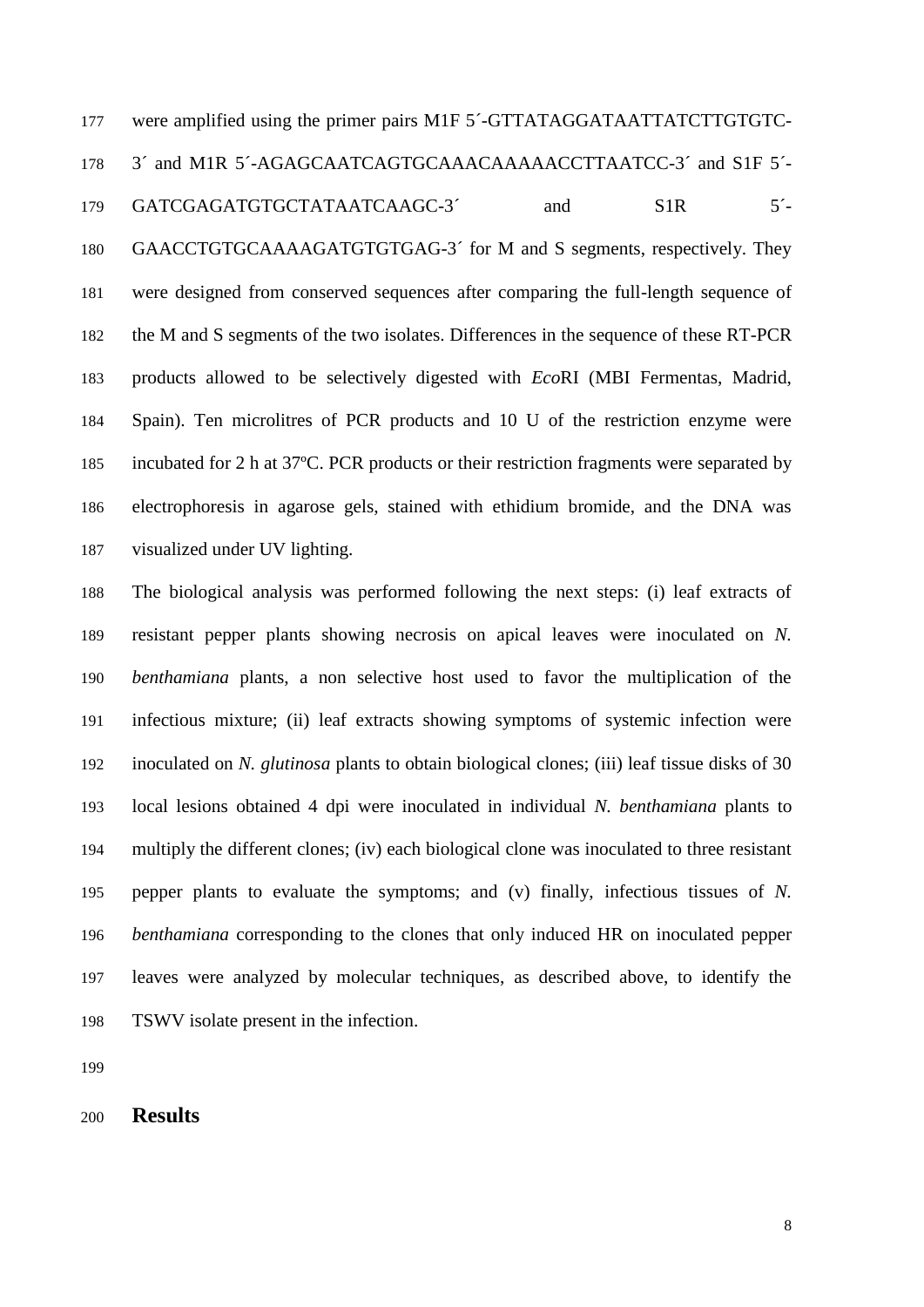## **Biological characterization of TSWV causing severe symptoms in field resistant**

### **peppers**

 Pepper samples with the *Tsw* gene showing severe and unusual symptoms consisting in necrotic lesions, chlorosis, stunting and apical necrosis which later on evolved to petiole and stem collapse were collected from the field (Figure 1). Two pepper samples that tested positive for TSWV and negative for CMV, PMoV and PVY by ELISA were selected to obtain biological TSWV clones by isolating local lesions in *N. glutinosa* plants. After transmission by mechanical inoculation to pepper plants carrying the *Tsw* gene, these biological TSWV isolates segregated in two different types of symptoms: (i) severe symptoms consisting in necrotic lesions on inoculated leaves at 4-6 dpi, chlorosis, stunting, systemic necrosis with asymmetrical distribution on uninoculated leaves and petiole collapse of some leaves at 8-10 dpi, and stem collapse at 12-14 dpi, that eventually induced plant dead at 16 dpi (Figure 2A), and (ii) the typical symptoms of RB isolates on resistant peppers characterized by chlorosis and stunting of apical leaves (Figure 2B).

## **Effect of temperature on symptom expression in pepper plants carrying the** *Tsw* **gene**

 To assess whether the effect of temperature could be involved in the expression of systemic necrosis, two regimes of constant temperature, 25 and 35ºC, were assayed after inoculation of pepper plants carrying the *Tsw* resistance gene with RB (Can2PC2

 and Mu2PC2) or NRB (Mon1NL2, Da1NL2 and GRAU) isolates of our collection. Results were consistent in five independent experiments for each assay condition. Uninoculated pepper plants kept at 35°C did not show any significant change in grown compared to those maintained at 25°C after 12 days. Plants inoculated with NRB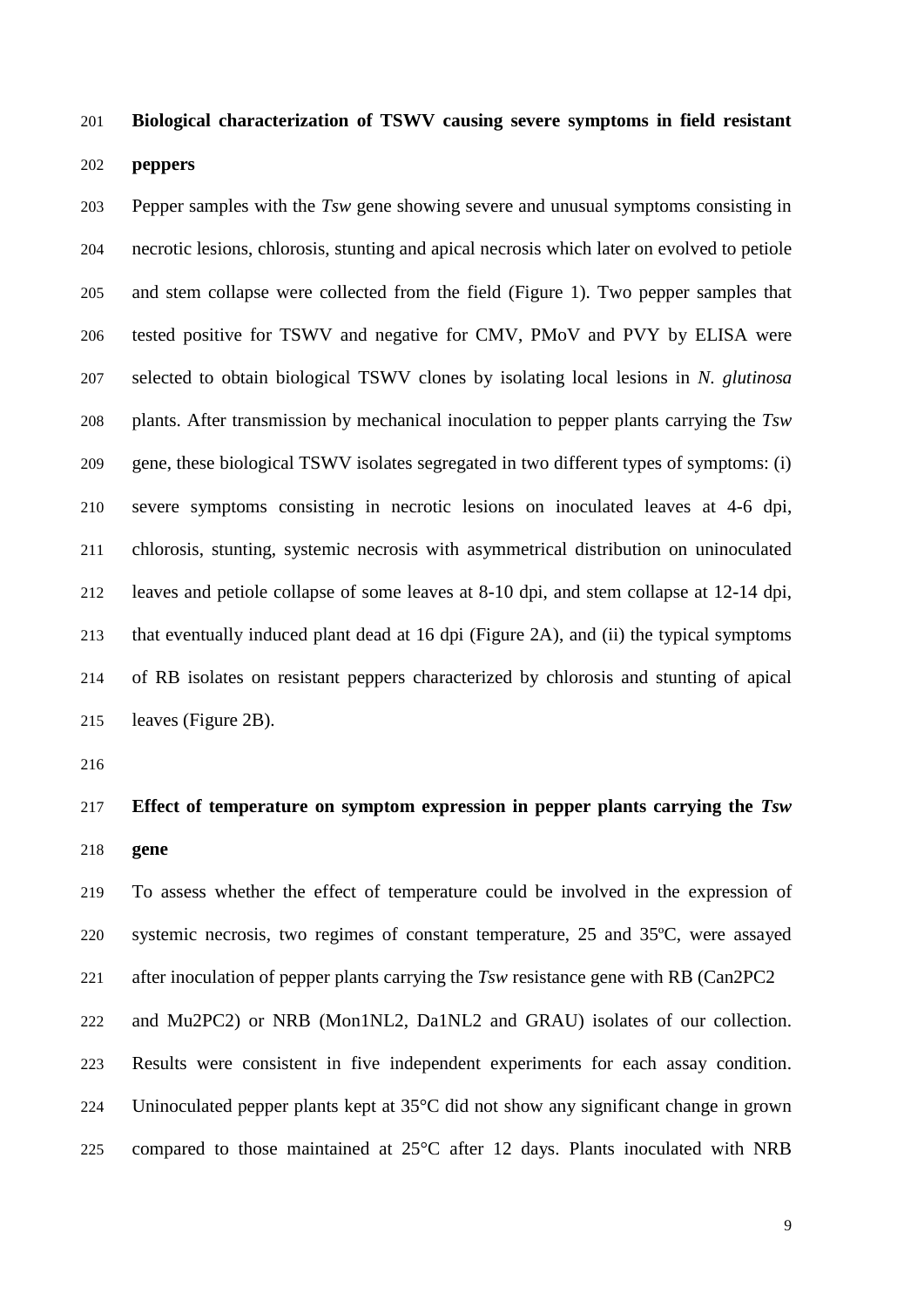isolates only showed HR lesions on inoculated leaves at 25ºC, whereas plants were systemically infected at 35ºC. Plants inoculated with RB isolates were systemically infected at both 25ºC and 35ºC and without HR lesions in inoculated leaves. In all cases, systemic symptoms consisted in chlorosis and stunting but none showed the apical necrosis observed in field peppers (data not shown).

## **Synergism between NRB and RB isolates of TSWV in resistant pepper plants**

 Pepper plants carrying the *Tsw* resistance gene were co-inoculated with pairs of RB + NRB isolates to assess whether mixed infections could be involved in the expression of systemic necrosis. Plants were grown at constant temperature of 25ºC to maintain activated the HR. These plants showed local lesions on inoculated leaves and systemic infection, which in several plants (Table 1) consisted in the typical chlorosis and stunting (as shown in Figure 2B), whereas a clear systemic necrosis was observed in other plants (as shown in Figure 2A). The proportion of infected pepper plants showing systemic necrosis for each RB + NRB combination was: Can2PC2 + Mon1NL2 (0/10), Can2PC2 + Da1NL2 (3/10), Can2PC2 + GRAU (4/6), Mu2PC2 + Mon1NL2 (10/10), 242 Mu2PC2 + Da1NL2 (5/10) and Mu2PC2 + GRAU (1/10). Furthermore, new lots of 10 pepper resistant plants inoculated with leaf extracts from eight different pepper plants showing systemic necrosis reproduced the segregation of the two types of symptoms previously described (data not shown).

## **Identification of TSWV isolates present in co-inoculated pepper plants**

248 To confirm the presence of  $RB + NRB$  isolates on co-inoculated resistant peppers, the Mu2PC2 + Da1NL2 combination was randomly selected and upper leaves showing necrotic symptoms were subjected to RFLP and sequence analysis. For this purpose, the primer pairs M1F/M1R and S1F/S1R were designed to amplify, respectively, the last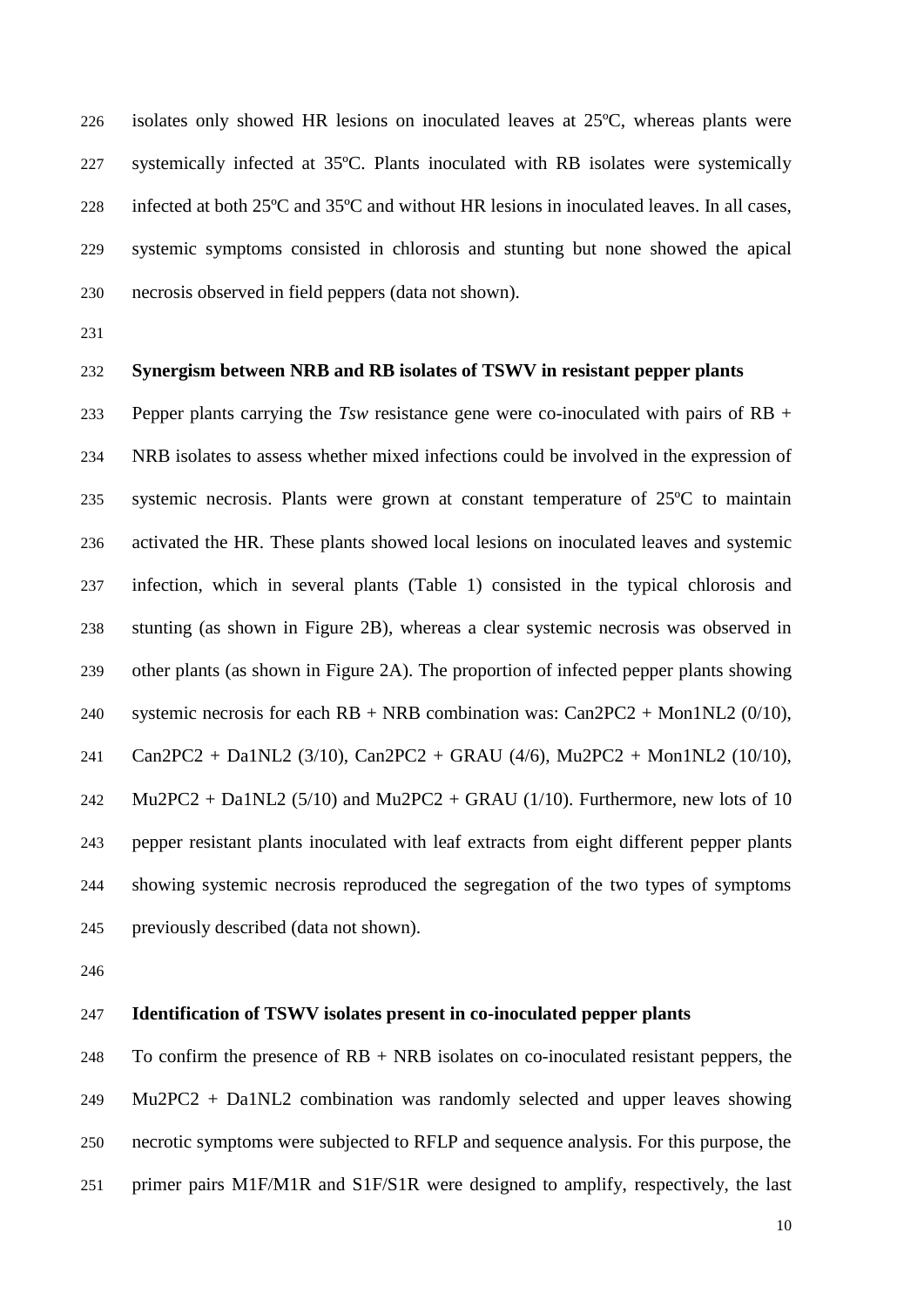692 nt of the M segment and a specific region of 545 nt into the NSs gene (avirulence determinant) of the S segment. Amplified products of M and S segments from samples inoculated with Da1NL2 or Mu2PC2 isolates alone were digested with *Eco*RI. The fragment amplified of the M segment from Da1NL2 inoculated plants resulted into two bands of 93 bp and 599 bp each after digestion with *Eco*RI (Figure 3A, lane 1), whereas no digestion bands were obtained for the fragment amplified from the S segment with this same enzyme (Figure 3B, lane 1). In contrast, the fragment amplified of the M segment from Mu2PC2 inoculated plants was not digested with *Eco*RI (Figure 3A, lane 2), whereas two bands of 127 bp and 418 bp each were obtained after digestion of the fragment amplified from the S segment (Figure 3B, lane 2).

 In resistant peppers co-inoculated with the combination of isolates Mu2PC2 + Da1NL2 only the M and S segments corresponding to the Mu2PC2 isolate were detected at 12 dpi by RFLP assays (Figure 3A, lanes 3-7 and Figure 3B, lanes 3-7, respectively). Sequence analysis of these RT-PCR products from five plants confirmed that only Mu2PC2 isolate was present in the upper leaves (data not shown).

 On the other hand, leaf extracts from resistant peppers co-inoculated with the combination of isolates Mu2PC2 + Da1NL2 were inoculated on *N .glutinosa* plants to obtain biological clones. Thirty biological clones were analyzed by inoculation on resistant pepper plants which induced diverse symptomatology: two clones induced the typical symptoms of NRB isolates characterized by local lesions on inoculated leaves (HR), 19 clones induced the typical symptoms of RB isolates characterized by chlorosis and stunting and nine clones reproduced the severe systemic necrosis (Figure 4, left, middle and right, respectively). Sequence comparison analysis of the RT-PCR products from *N. benthamiana* plants infected with the two clones that only induced HR showed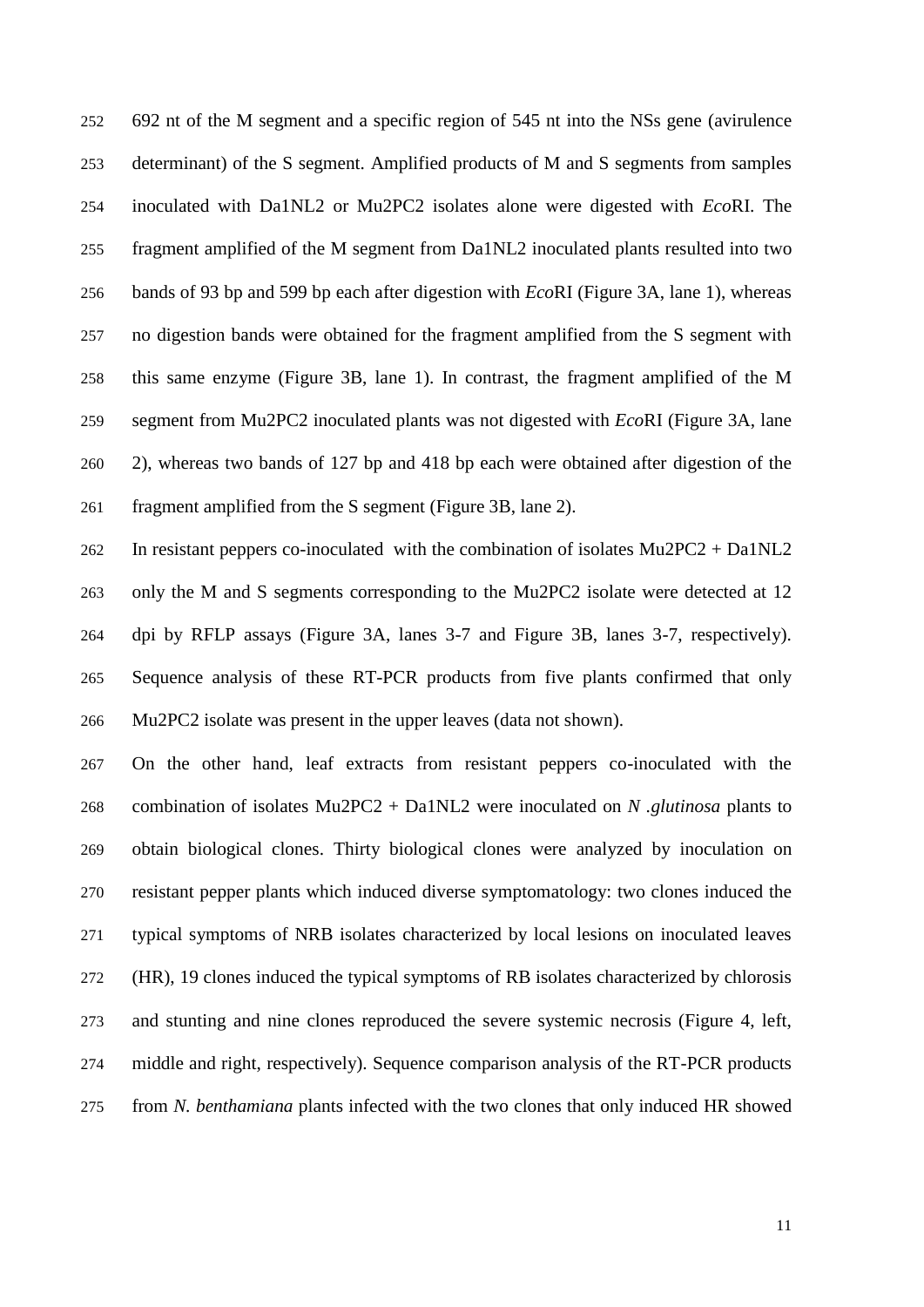a 100% homology with the M and S segments of the Da1NL2 NRB isolate (data not shown).

## **Discussion**

 Pepper plants carrying the *Tsw* resistance gene showing unusual severe systemic necrosis were collected in a field survey during 2009 growing season in north-eastern Spain. Similar symptoms were reproduced when leaves extracts of these samples were directly inoculated on resistant peppers plants under controlled conditions. After ruling out the presence of other viruses in the field samples, we concluded that these symptoms could be due to the existence of infrequent TSWV RB isolates. These isolates would produce necrotic lesions on the upper uninoculated leaves as consequence of an inefficient HR, as it has been previously described (Moury *et al.* 1997; Margaria *et al.* 2007). However, TSWV biological clones obtained from field infected samples segregated into two types of different symptoms in resistant peppers: (i) the typical symptomatology caused by RB isolates characterized by chlorosis and stunting, and (ii) the severe systemic necrosis described above. This segregation suggested the possible existence of mixed infection with different types of TSWV isolates in the original field samples.

 The influence of elevated temperatures in TSWV HR has been widely studied (Black *et al.* 1991; Gil and Luis 1994; Moury *et al.* 1997 and 1998; Soler *et al.* 1998 and 1999), but inconclusive results have been reported. One explanation could be that these experiments were performed by alternating high and low temperatures according to daily cycles (night/day). In fact, tests conducted by Roggero *et al.* (1996) at constant temperature of 33ºC showed that resistant pepper plants developed systemic infection after inoculation with wild-type isolates, while all the inoculated plants grown at lower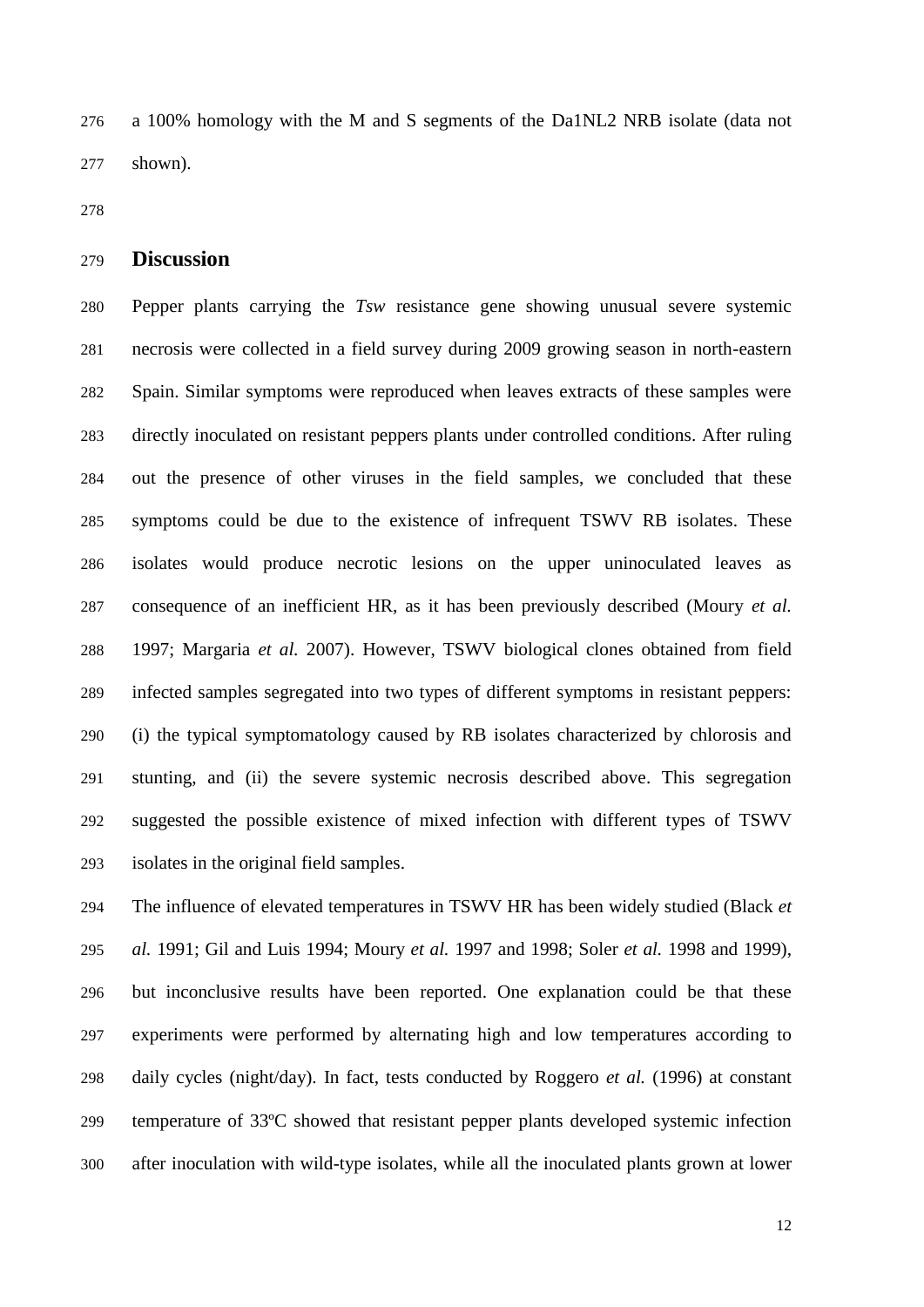temperatures of 18 to 24ºC showed necrotic local lesions by HR independently of plant age. For this reason, HR evaluation in our study was performed using regimes of constant temperature at 25ºC or 35ºC, which provided homogeneous results on each repetition. We found that HR was inactivated at 35ºC on resistant peppers and both NRB and RB isolates induced indistinguishable systemic infection, whereas at 25ºC, HR blocked the multiplication of NRB isolates on inoculated leaves. Considering these results, the systemic necrosis observed at constant temperature of  $25^{\circ}$ C in some resistant pepper plants, after co-inoculation with mixtures of RB + NRB isolates, should not be a consequence of HR inactivation against the NRB isolate. These symptoms could suggest the presence of the NRB isolate on uninoculated apical leaves. However, the detection of the NRB isolate in several uninoculated apical leaves of resistant peppers 312 co-inoculated with  $RB + NRB$  isolates was not possible by  $RT-PCR$ -RFLP assays and nucleotide sequence analysis. In both cases, it was only possible to detect M and S segments of the RB isolate. It should be noted that RT-PCR-RFLP assays are useful for determining the prevalence of one isolate in a mixture of isolates, but fails to detect one isolate when its presence in the mixture is at very low title (Aramburu *et al.* 2010). Finally, the presence of the NRB isolate in the uninoculated apical leaves of resistant peppers was demonstrated using biological clones from individual local lesions obtained on *N. glutinosa.* These biological clones were obtained after mechanical inoculation of extracts from apical necrotic leaves, followed by sub-culturing in the non selective host *N. benthamiana* to promote viral replication. Of a total of thirty clones, only two of them induced the typical symptoms of the NRB isolates consisting in HR on inoculated leaves and absence of systemic infection. The nucleotide sequence analysis of M and S segments from these two clones confirmed that both belonged to the NRB isolate.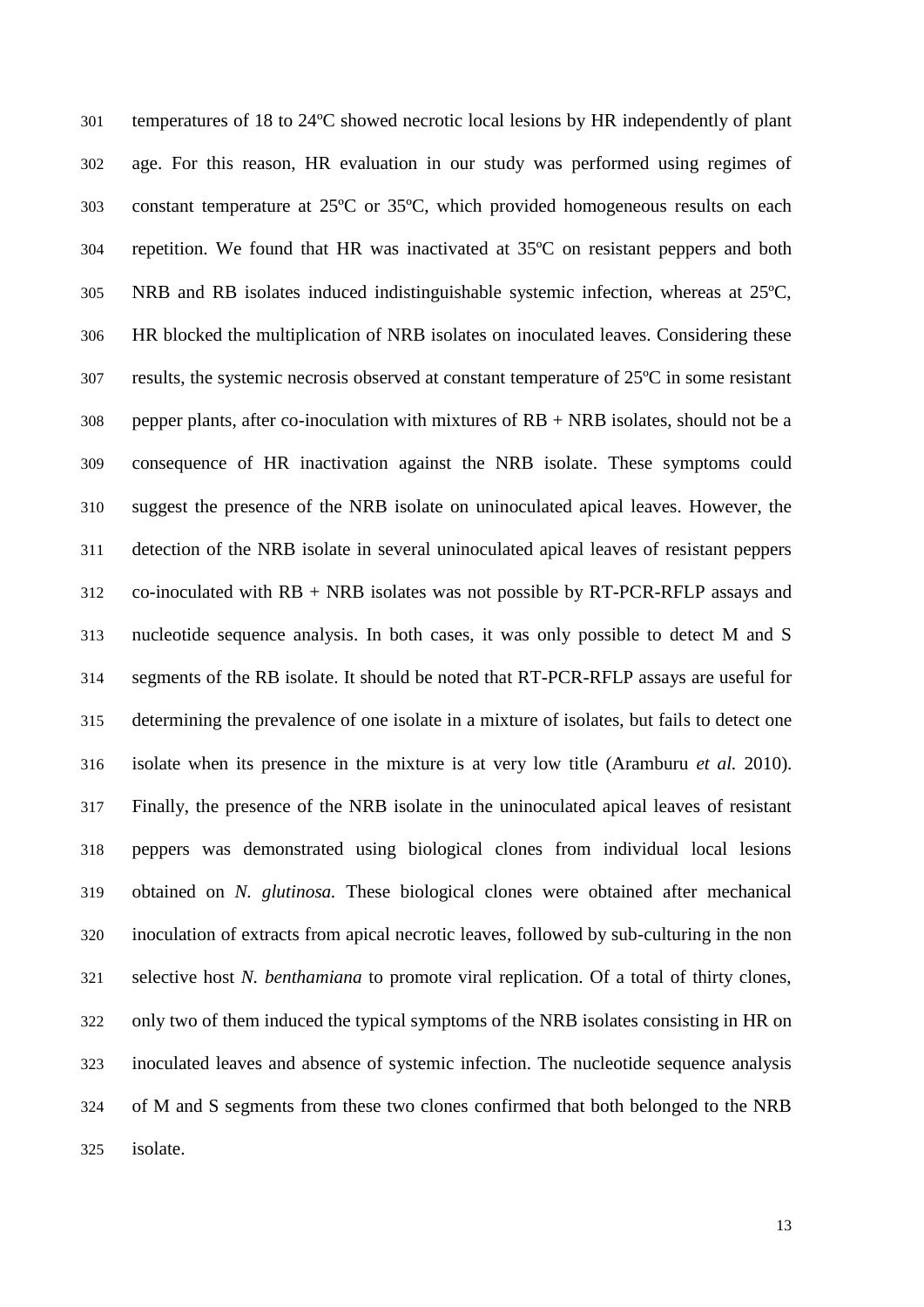The present study shows that NRB isolates can infect resistant peppers in presence of RB isolates inducing severe symptoms consisting in systemic necrosis due to HR. Our assays demonstrate that this type of synergistic interaction would occur frequently and besides, it is facilitated when NRB isolates were inoculated 3 to 6 days after the inoculation with RB isolates (data not shown). The continuous effect of HR in the whole plant against the NRB isolate causes systemic necrosis and sometimes collapse, which indirectly affects the multiplication of the RB isolate as well. The low proportion 333 of the NRB isolates in resistant pepper plants infected with a mixture of  $RB + NRB$  isolates could have been the cause of some erroneous conclusions. Margaria and co- workers (2007) reported the existence of some TSWV RB isolates that induced systemic HR on resistant peppers. Subsequently, these observations were explained as a result of a partial recognition of the avirulence determinant of RB isolates (de Ronde *et al.* 2013), as described for *potato virus* X and the *R*x resistance gene. However, in view of our results, the systemic HR could be also explained as consequence of a mixed infection between RB and NRB isolates, despite the isolates were purified after three serial passages of a single local lesion. Thomas-Carroll and Jones (2003) also showed evidences of a partial reversion of TSWV RB isolates to NRB after five serial passages in susceptible peppers. However, it is highly unlikely that mutations able to break the resistance conferred by the *Tsw* gene repetitively can revert to wild-type behavior after a few passages in a susceptible host. This result could be also explained by a random selection of NRB isolates after several passages in a non selective host from a mixture of RB + NRB isolates able to break the *Tsw* resistance due to the synergistic interaction. Resistant pepper plants co-infected with both types of isolates showing severe symtomatology could have epidemiological implications. As consequence of a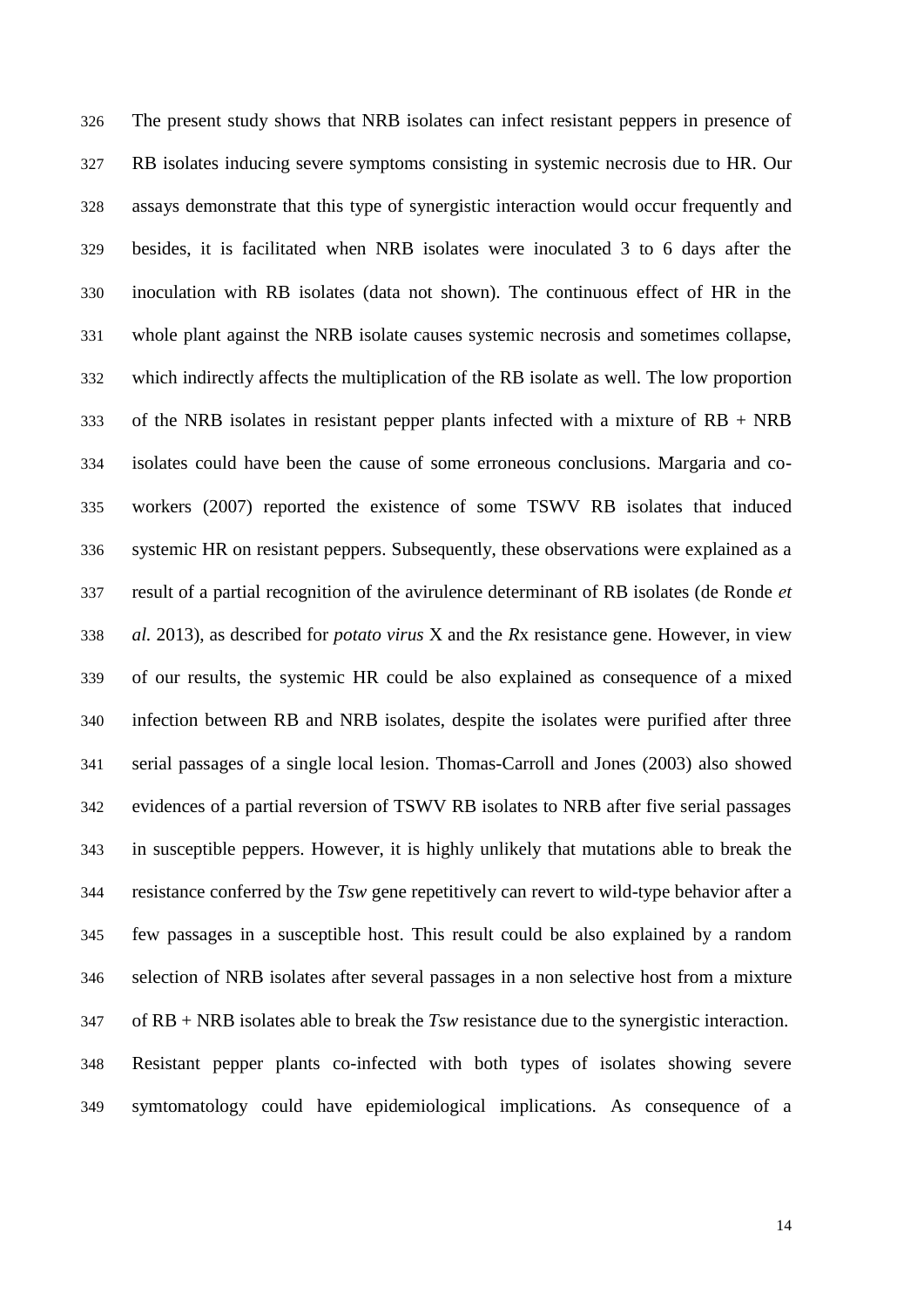continuous HR in whole plant the virus multiplication, the acquisition by thrips feeding or even the insect reproduction could decrease the secondary spread of the virus.

 Although synergistic interactions are known to be produced predominantly by unrelated viruses that infect the same host, for example breakdown of resistance to TSWV in tomato (García-Cano *et al.* 2006), they have also been reported for more or less closely related virus species belonging to the same family (Syller, 2012). However, to our knowledge, this is the first description of a synergic interaction occurring between isolates of the same virus species. Synergistic interactions have a facilitative effect on both, or at least one of the viruses, manifested by an increase in virus(es) replication (Syller, 2012). This is true in our case, since NRB isolates are able to infect systemically pepper plants with the help of RB isolates. However, in a second phase HR triggered by the NRB isolates, indirectly hampers the replication of RB isolates due to widespread necrosis, therefore, this interaction become antagonistic for RB isolates.

 Currently, the exact mechanism that makes possible this interaction remains unknown. It could be consequence of a reduced HR, equivalent to the amount of elicitor, which in a RB + NRB mixture would be only provided by the NRB isolate. This insufficient HR could trigger programmed cell death, not fast enough to block the multiplication of the virus mixture into the local lesions, which would allow that a few NRB virions continuously escape from the restriction area inducing a systemic HR in the whole plant.

#### **Acknowledgements**

 We would like to thank M. Matas for locating commercial crops of pepper carrying the *Tsw* gene infected with TSWV and F. Aparicio for its excellent review of the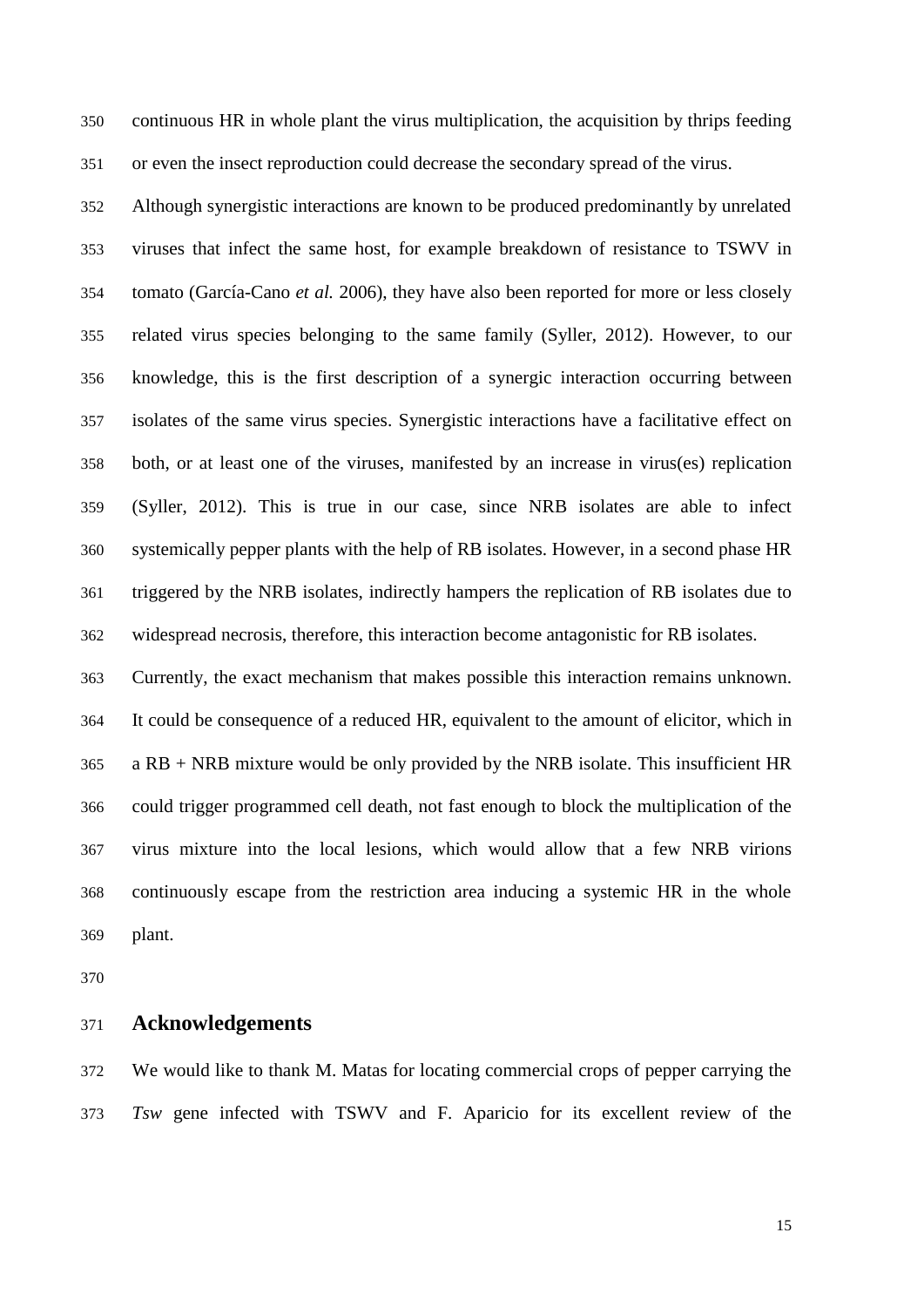| 374 |  |  |  | manuscript. This research was supported by grants RTA2008-00010-C03 and           |  |
|-----|--|--|--|-----------------------------------------------------------------------------------|--|
| 375 |  |  |  | RTA2013-00047-C02 from the Instituto Nacional de Investigaciones Agrarias (INIA). |  |

## **References**

- Aramburu, J., Galipienso, L., Soler, S., & López, C. (2010). Characterization of *Tomato spotted wilt virus* isolates that overcome the *Sw*-5 resistance gene in tomato and fitness assays. *Phytopathologia Mediterranea, 49,* 342–351.
- Black, L. L., Hobbs, H. A., & Gatti, J. M. Jr. (1991). *Tomato spotted wilt virus* resistance in *Capsicum chinense* PI-152225 and PI-159236. *Plant Disease, 75,* 863.
- Black, L. L., Hobbs, H. A., & Kammerlohr, D. S. (1996). Resistance of *Capsicum chinense* lines to *Tomato spotted wilt virus* from Louisiana, USA, and inheritance of resistance. *Acta Horticulturae, 431,* 393–401.
- Boiteux, L. S., & de Ávila, A. C. (1994). Inheritance of a resistance specific to *Tomato spotted wilt tospovirus* in *Capsicum chinense* 'PI 159236'. *Euphytica, 75,* 139– 142.
- Clark, M. F., & Adams, A. N. (1977). Characteristic of the microplate method of enzyme-linked immunosorbent assay for the detection of plant viruses. *Journal of General Virology, 34,* 475–483.
- de Haan, P., Wagemakers, L., Peters, D., & Goldbach, R. (1990). The S RNA segment of *Tomato spotted wilt virus* has an ambisense character. *Journal of General Virology, 71,* 1001-1007.
- de Haan, P., Kormelink, R., Resende, R. O., van Poelwijk, F., Peters, D., & Goldbach, R. (1991). *Tomato spotted wilt virus* L RNA encodes a putative RNA polymerase. *Journal of General Virology, 72,* 2207–2216.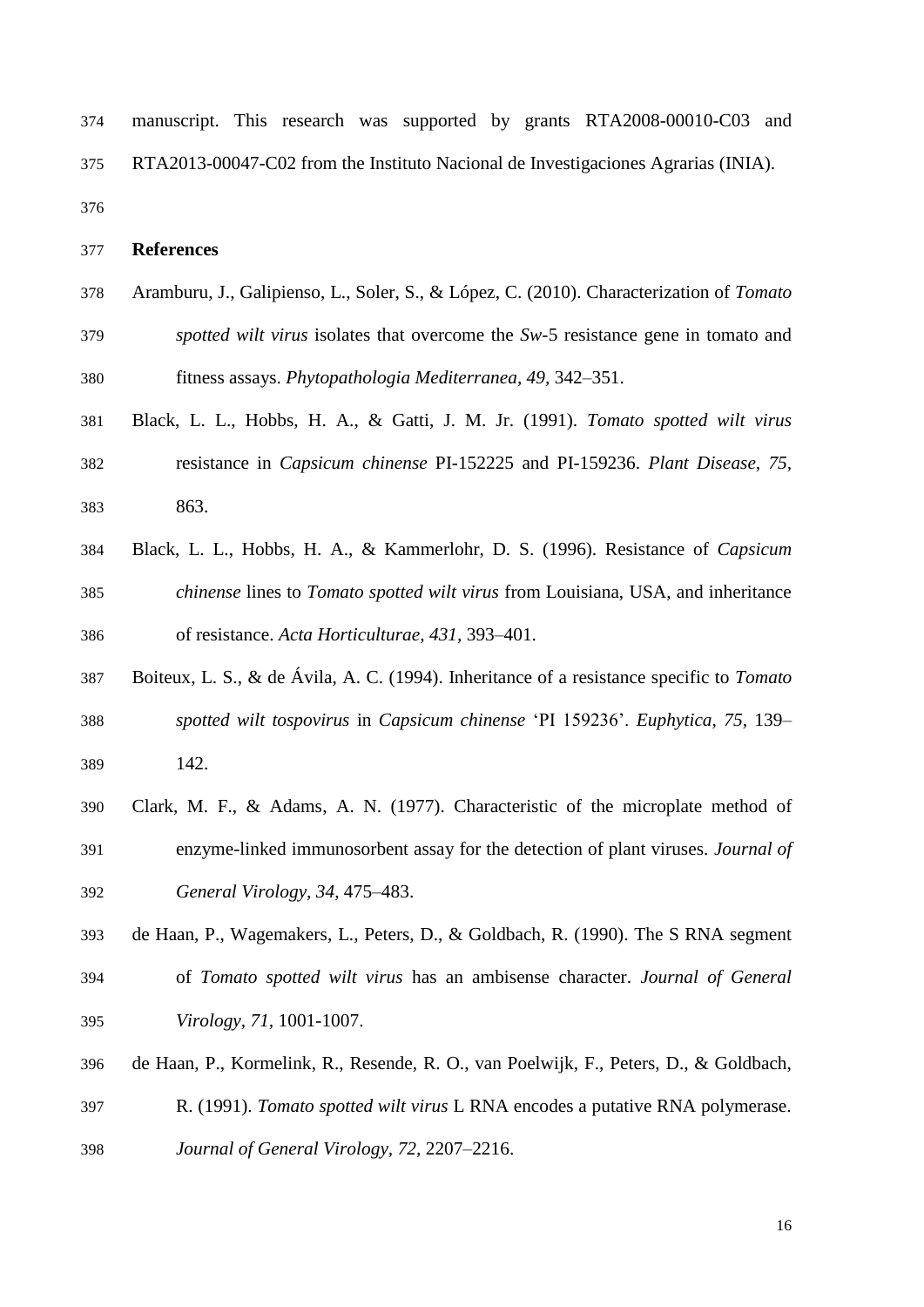| 399 | de Ronde, D., Butterbach, P., Lohuis, D., Heild, M., van Lent, J. W. M., & Kormelink,   |
|-----|-----------------------------------------------------------------------------------------|
| 400 | R. (2013). Tsw gene-based resistance is triggered by a functional RNA silencing         |
| 401 | suppressor protein of the <i>Tomato spotted wilt virus. Molecular Plant Pathology</i> , |
| 402 | 14, 405-415.                                                                            |

- de Ronde, D., Pasquier, A., Ying, S., Butterbach, P., Lohuis, D., & Kormelink, R. (2014). Analysis of *Tomato spotted wilt virus* NSs protein indicates the importance of the N-terminal domain for avirulence and RNA silencing suppression. *Molecular Plant Pathology, 15,* 185-195
- García-Cano, E., Resende, R. O., Fernández-Muñoz, R., & Moriones, E. (2006). Synergistic interaction between *Tomato chlorosis virus* and *Tomato spotted wilt virus* results in breakdown of resistance in tomato. *Phytopathology, 96,* 1263- 1269.
- Gil, R., & Luis, M. (1994). Should hypersensitive resistance to *Tomato spotted wilt virus* (TSWV) be used in breeding programs? *Capsicum Eggplant Newsletter, 13,* 88-89.
- Hanssen, I. M., Lapidot, M., & Thomma, B. P. H. J. (2010). Emerging viral diseases of tomato crops. *Molecular Plant Microbe Interactions, 23,* 539–548.
- Jahn, M., Paran, I., Hoffmann, K., Radwanski, E. R., Livingstone, K. D., Grube, R. C.,
- Aftergoot, E., Lapidot, M., & Moyer, M. (2000), Genetic mapping of the *Tsw* locus for resistance to the tospovirus *Tomato spotted wilt virus* in *Capsicum spp*. and its relationship to the *Sw*-5 gene for resistance to the same pathogen in tomato. *Molecular Plant Microbe Interactions, 13,* 673-682.
- Li, W., Lewandowski, D. J., Hilf, M. E., & Adkins, S. (2009), Identification of domains of the *Tomato spotted wilt virus* NSm protein involved in tubule formation, movement and symptomatology. *Virology, 390,* 110–121.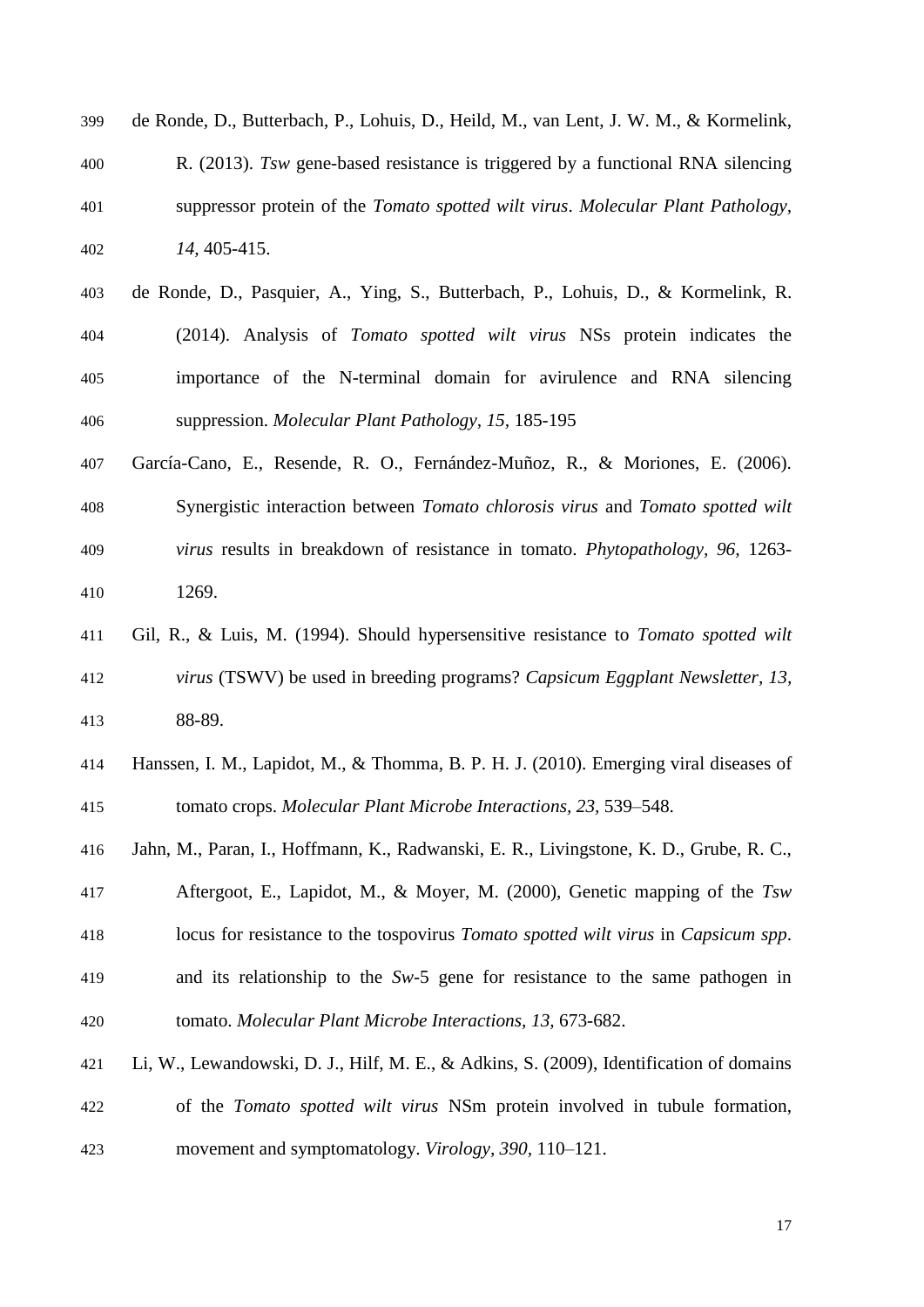- López, C., Aramburu, J., Galipienso, L., Soler, S., Nuez, F., & Rubio, L. (2011). Evolutionary analysis of tomato *Sw-5* resistance breaking isolates of *Tomato spotted wilt virus*. *Journal of General Virology, 92,* 210-215.
- Lovato, F. A., Inoue-Nagata, A. K., Nagata, T., de Avila, A. C., Pereira, L. A., & Resende, R. O. (2008). The N protein of *Tomato spotted wilt virus* (TSWV) is associated with the induction of programmed cell death (PCD) in *Capsicum chinense* plants, a hypersensitive host to TSWV infection. *Virus Research, 137,* 245–252.
- Margaria, P., Ciuffo, M., & Turina, M. (2004). Resistance breaking strain of *Tomato spotted wilt virus* (Tospovirus; Bunyaviridae) on resistant pepper cultivars in Almeria, Spain. *Plant Pathology, 53,* 795.
- Margaria, P., Ciuffo, M., Pacifico, D., & Turina, M. (2007). Evidence that the nonstructural protein of *Tomato spotted wilt virus* is the avirulence determinant in the interaction with resistant pepper carrying the *Tsw* gene. *Molecular Plant Microbe Interactions, 20,* 547–558.
- Moury, B., Palloix, A., Selassie-Gebre, K., & Marchoux, G. (1997). Hypersensitive resistance to *Tomato spotted wilt virus* in three *Capsicum chinense* accessions is controlled by a single gene and is overcome by virulent strains. *Euphytica, 94,* 45- 52.
- Moury, B., Selassie, K. G., Marchoux, G., Daubeze, A. M., & Palloix, A. (1998). High temperature effects on hypersensitive resistance to *Tomato spotted wilt Tospovirus* (TSWV) in pepper (*Capsicum chinense* Jacq.). *European Journal of Plant Pathology, 104,* 489–498.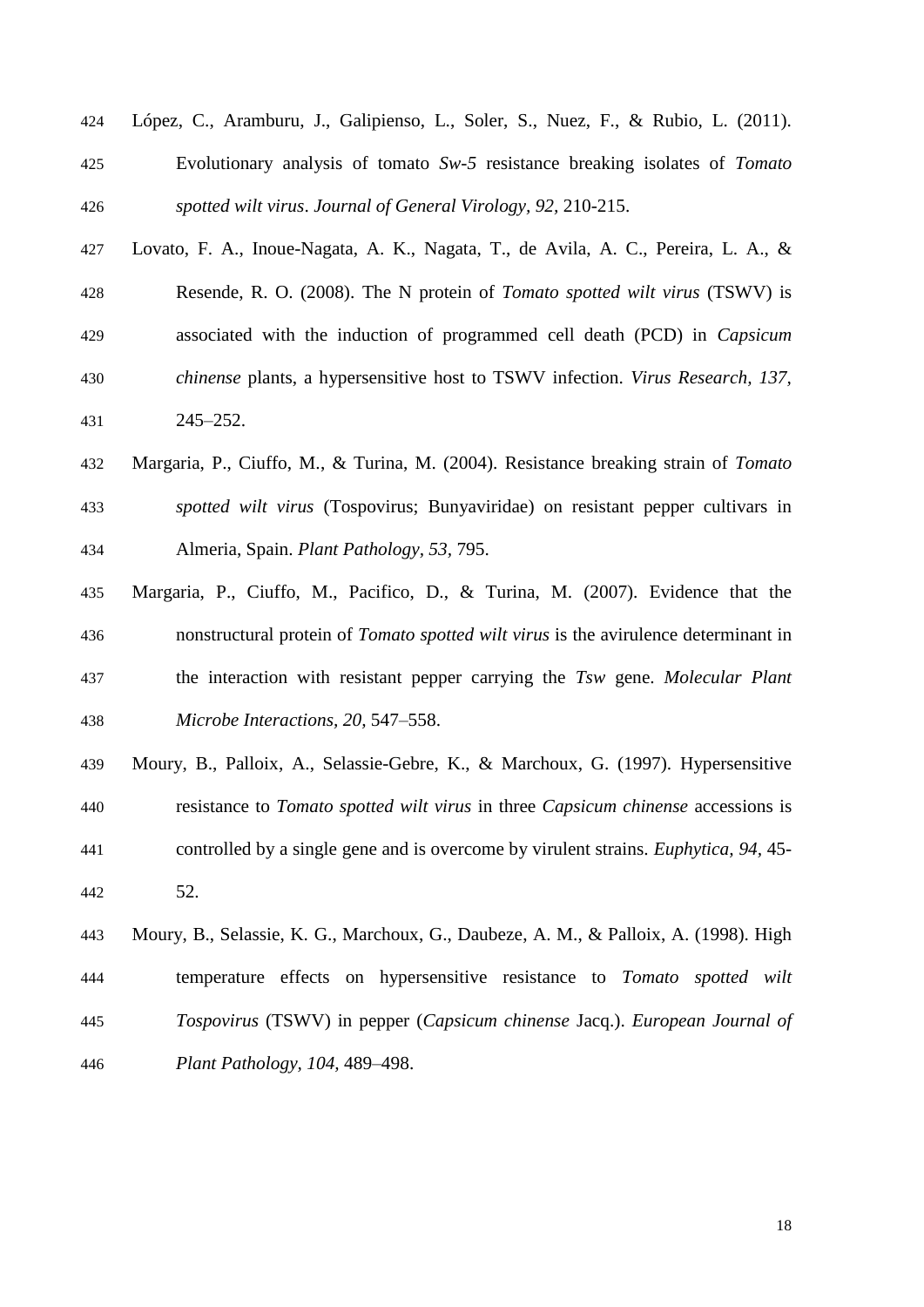- Murphy, J. F., & Bowen, K. L. (2006). Synergistic disease in pepper caused by the mixed infection of *Cucumber mosaic virus* and *Pepper mottle virus*. *Phytopathology, 96,* 240–247.
- Naidu, R. A., Sherwood, J. L, & Deom, C. M. (2008). Characterization of a vector-non-transmissible isolate of *Tomato spotted wilt virus*. *Plant Pathology, 57,* 190–200.
- Pappu, H. R., Jones, R. A. C., & Jain, R. K. (2009). Global status of tospovirus
- epidemics in diverse cropping systems: successes achieved and challenges ahead. *Virus Research, 141,* 219–236.
- Parrella, G., Gognalons, P., Gebre-Selassie, K., Vovlas, C., & Marchoux, G. (2003). An update of the host range of *Tomato spotted wilt virus*. *Journal of Plant Pathology, 85,* 227–264.
- Persley, D. M., Thomas, J. E., & Sharman, M. (2006). Tospoviruses an Australian perspective. *Australasian Plant Pathology, 35,* 161–180.
- Prins, M., & Goldbach, R. (1998). The emerging problem of tospovirus infection and nonconventional methods of control. *Trends in Microbiology, 6,* 31–35.
- Qiu, W., & Moyer, J. W. (1999). *Tomato spotted wilt tospovirus* adapts to the TSWV N
- gene-derived resistance by genome reassortment. *Phytopathology, 89,* 575–582.
- Roggero, P., Lisa, V., Nervo, G., & Pennazio, S. (1996). Continuous high temperature can break the hypersensitivity of *Capsicum chinense* 'PI152225' to *Tomato spotted wilt tospovirus* (TSWV). *Phytopathologia Mediterranea, 35,* 117-120.
- Roggero, P., Masenga, V., & Tavella, L. (2002). Field isolates of *Tomato spotted wilt virus* overcoming resistance in pepper and their spread to other hosts in Italy. *Plant Disease, 86,* 950–954.
- [Scholthof,](mhtml:file://C:/Users/jaramburu/AppData/Local/Microsoft/Windows/Temporary%20Internet%20Files/Content.Outlook/VXADOT8C/Scholthof%20et%20al%20%202011.mht!https://apps.webofknowledge.com/DaisyOneClickSearch.do?product=WOS&search_mode=DaisyOneClickSearch&colName=WOS&SID=2C9FpcK5mJEnd48EO6p&author_name=Scholthof,%20KBG&dais_id=14269215) K. B. G., [Adkins,](mhtml:file://C:/Users/jaramburu/AppData/Local/Microsoft/Windows/Temporary%20Internet%20Files/Content.Outlook/VXADOT8C/Scholthof%20et%20al%20%202011.mht!https://apps.webofknowledge.com/DaisyOneClickSearch.do?product=WOS&search_mode=DaisyOneClickSearch&colName=WOS&SID=2C9FpcK5mJEnd48EO6p&author_name=Adkins,%20S&dais_id=10127147) S., [Czosnek,](mhtml:file://C:/Users/jaramburu/AppData/Local/Microsoft/Windows/Temporary%20Internet%20Files/Content.Outlook/VXADOT8C/Scholthof%20et%20al%20%202011.mht!https://apps.webofknowledge.com/DaisyOneClickSearch.do?product=WOS&search_mode=DaisyOneClickSearch&colName=WOS&SID=2C9FpcK5mJEnd48EO6p&author_name=Czosnek,%20H&dais_id=10857818) H., [Palukaitis,](mhtml:file://C:/Users/jaramburu/AppData/Local/Microsoft/Windows/Temporary%20Internet%20Files/Content.Outlook/VXADOT8C/Scholthof%20et%20al%20%202011.mht!https://apps.webofknowledge.com/DaisyOneClickSearch.do?product=WOS&search_mode=DaisyOneClickSearch&colName=WOS&SID=2C9FpcK5mJEnd48EO6p&author_name=Palukaitis,%20P&dais_id=13006997) P., [Jacquot,](mhtml:file://C:/Users/jaramburu/AppData/Local/Microsoft/Windows/Temporary%20Internet%20Files/Content.Outlook/VXADOT8C/Scholthof%20et%20al%20%202011.mht!https://apps.webofknowledge.com/DaisyOneClickSearch.do?product=WOS&search_mode=DaisyOneClickSearch&colName=WOS&SID=2C9FpcK5mJEnd48EO6p&author_name=Jacquot,%20E&dais_id=12128936) E., [Hohn,](mhtml:file://C:/Users/jaramburu/AppData/Local/Microsoft/Windows/Temporary%20Internet%20Files/Content.Outlook/VXADOT8C/Scholthof%20et%20al%20%202011.mht!https://apps.webofknowledge.com/DaisyOneClickSearch.do?product=WOS&search_mode=DaisyOneClickSearch&colName=WOS&SID=2C9FpcK5mJEnd48EO6p&author_name=Hohn,%20T&dais_id=11930697) T., [Hohn,](mhtml:file://C:/Users/jaramburu/AppData/Local/Microsoft/Windows/Temporary%20Internet%20Files/Content.Outlook/VXADOT8C/Scholthof%20et%20al%20%202011.mht!https://apps.webofknowledge.com/DaisyOneClickSearch.do?product=WOS&search_mode=DaisyOneClickSearch&colName=WOS&SID=2C9FpcK5mJEnd48EO6p&author_name=Hohn,%20B&dais_id=11930594)
- [B.](mhtml:file://C:/Users/jaramburu/AppData/Local/Microsoft/Windows/Temporary%20Internet%20Files/Content.Outlook/VXADOT8C/Scholthof%20et%20al%20%202011.mht!https://apps.webofknowledge.com/DaisyOneClickSearch.do?product=WOS&search_mode=DaisyOneClickSearch&colName=WOS&SID=2C9FpcK5mJEnd48EO6p&author_name=Hohn,%20B&dais_id=11930594), [Saunders,](mhtml:file://C:/Users/jaramburu/AppData/Local/Microsoft/Windows/Temporary%20Internet%20Files/Content.Outlook/VXADOT8C/Scholthof%20et%20al%20%202011.mht!https://apps.webofknowledge.com/DaisyOneClickSearch.do?product=WOS&search_mode=DaisyOneClickSearch&colName=WOS&SID=2C9FpcK5mJEnd48EO6p&author_name=Saunders,%20K&dais_id=8563400) K., [Candresse,](mhtml:file://C:/Users/jaramburu/AppData/Local/Microsoft/Windows/Temporary%20Internet%20Files/Content.Outlook/VXADOT8C/Scholthof%20et%20al%20%202011.mht!https://apps.webofknowledge.com/DaisyOneClickSearch.do?product=WOS&search_mode=DaisyOneClickSearch&colName=WOS&SID=2C9FpcK5mJEnd48EO6p&author_name=Candresse,%20T&dais_id=10648675) T., [Ahlquist,](mhtml:file://C:/Users/jaramburu/AppData/Local/Microsoft/Windows/Temporary%20Internet%20Files/Content.Outlook/VXADOT8C/Scholthof%20et%20al%20%202011.mht!https://apps.webofknowledge.com/DaisyOneClickSearch.do?product=WOS&search_mode=DaisyOneClickSearch&colName=WOS&SID=2C9FpcK5mJEnd48EO6p&author_name=Ahlquist,%20P&dais_id=10140258) P., [Hemenway,](mhtml:file://C:/Users/jaramburu/AppData/Local/Microsoft/Windows/Temporary%20Internet%20Files/Content.Outlook/VXADOT8C/Scholthof%20et%20al%20%202011.mht!https://apps.webofknowledge.com/DaisyOneClickSearch.do?product=WOS&search_mode=DaisyOneClickSearch&colName=WOS&SID=2C9FpcK5mJEnd48EO6p&author_name=Hemenway,%20C&dais_id=12141392) C., & [Foster,](mhtml:file://C:/Users/jaramburu/AppData/Local/Microsoft/Windows/Temporary%20Internet%20Files/Content.Outlook/VXADOT8C/Scholthof%20et%20al%20%202011.mht!https://apps.webofknowledge.com/DaisyOneClickSearch.do?product=WOS&search_mode=DaisyOneClickSearch&colName=WOS&SID=2C9FpcK5mJEnd48EO6p&author_name=Foster,%20GD&dais_id=16105023&cacheurlFromRightClick=no) G. D.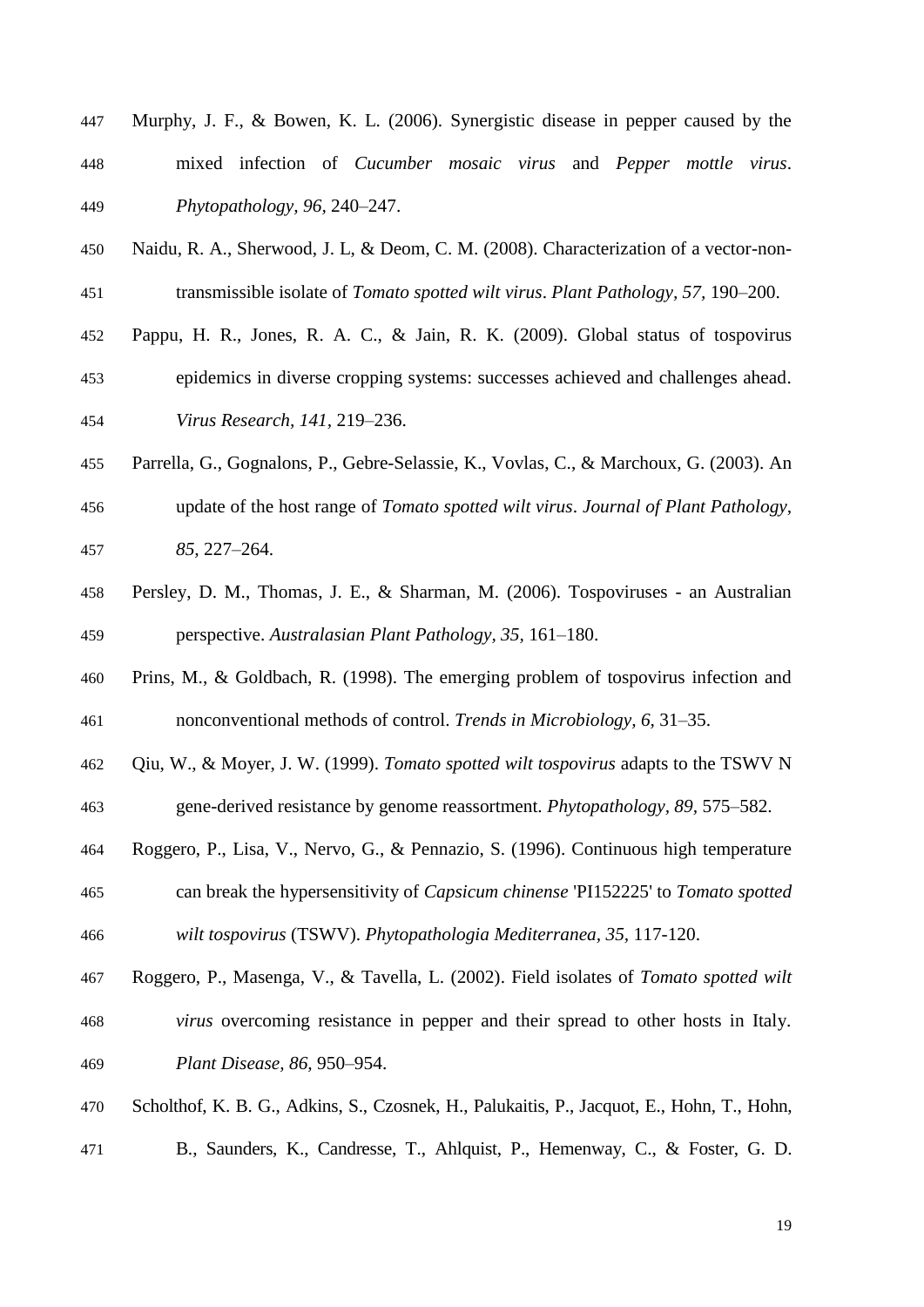- (2011). Top 10 plant viruses in molecular plant pathology. *Molecular Plant Pathology, 12,* 938-954.
- Sin, S. H., McNulty, B. C., Kennedy, G. G., & Moyer, J. W. (2005). Viral genetic determinants for thrips transmissión of *Tomato spotted wilt virus*. *Proceedings of the National Academy of Sciences of the United States of America, 102,* 5168– 5173.
- Soler, S., Díez, M. J., & Nuez, F. (1998). Effect of temperature and growth stage interaction on pattern of virus presence in TSWV-resistance accessions of *Capsicum chinense*. *Plant Disease, 82,* 1199–1204.
- Soler, S., Díez, M. J., Roselló, S., & Nuez, F. (1999). Movement and distribution of *Tomato spotted wilt virus* in resistant and susceptible accessions of *Capsicum* spp. *Canadian Journal of Plant Pathology, 21,* 317–323.
- Stevens, M. R., Scott, S. J., & Gergerich, R. C. (1992). Inheritance of a gene for resistance to *Tomato spotted wilt virus* from *Lycopersicon peruvianum* Mill. *Euphytica, 59,* 9–17.
- Syller, J. (2012). Facilitative and antagonistic interactions between plant viruses in mixed infections. *Molecular Plant Pathology, 13,* 204–216.
- Takeda, A., Sugiyama, K., Nagano, H., Mori, M., Kaido, M., Mise, K., Tsuda, S., & Okuno, T*.* (2002). Identification of a novel RNA silencing suppressor, NSs protein of *Tomato spotted wilt virus. FEBS Letters*, *532,* 75–79.
- Tentchev, D., Verdin, E., Marchal, C., Jacquet, M., Aguilar, J. M., & Moury, B. (2011).
- Evolution and structure of *Tomato spotted wilt virus* populations: evidence of extensive reassortment and insights into emergence processes. *Journal of General Virology, 92,* 961–973.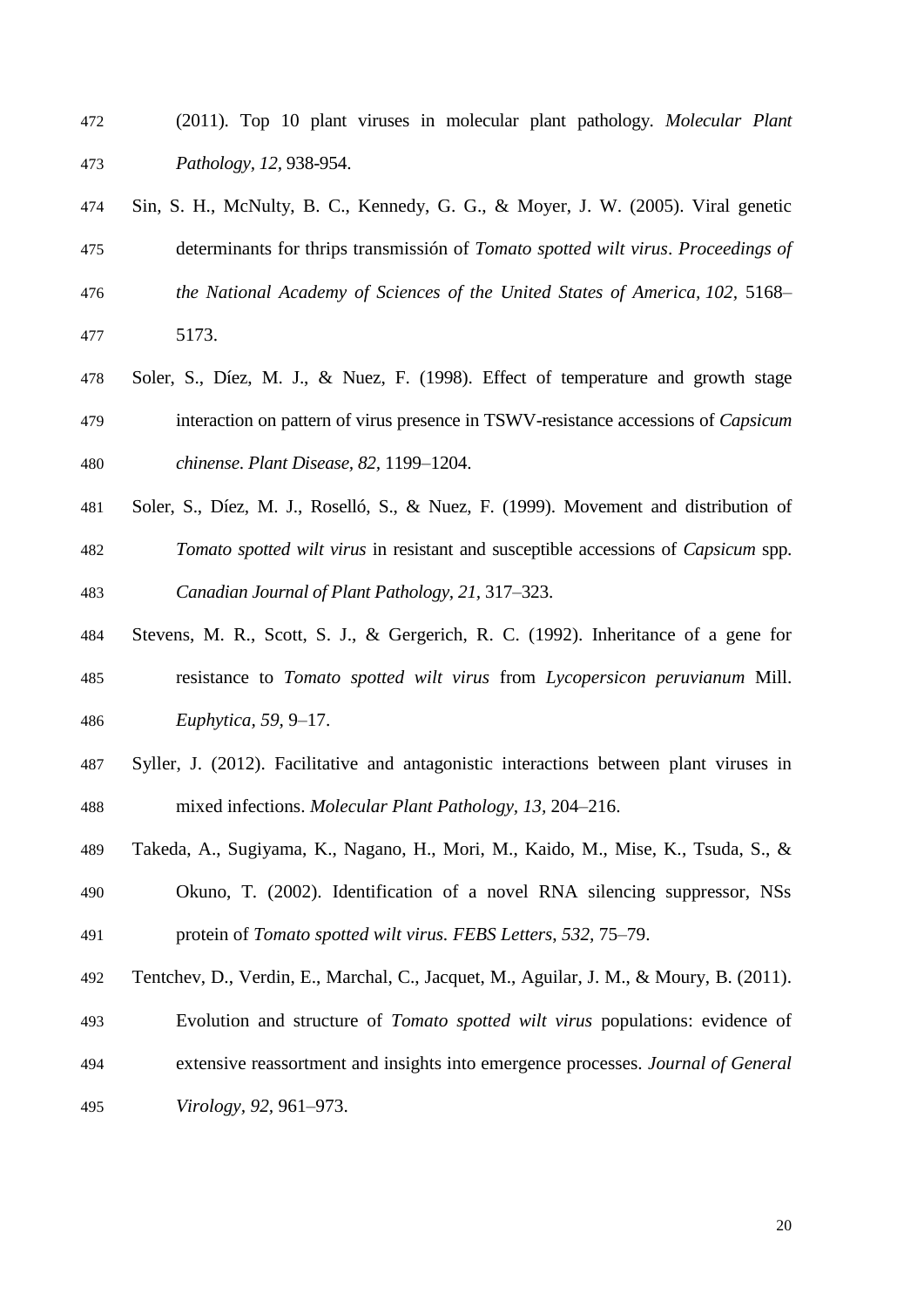- Thomas-Carroll, M. L., & Jones, R. A. C. (2003). Selection, biological properties and
- fitness of resistance-breaking strain of *Tomato spotted wilt virus* in pepper. *Annals of Applied Biology, 142,* 235–243.
- Turina, M., Tavella, L., & Ciuffo, M. (2012). Tospoviruses in the mediterranean area.
- *Advances in Virus Research, 84,* 403-437.
-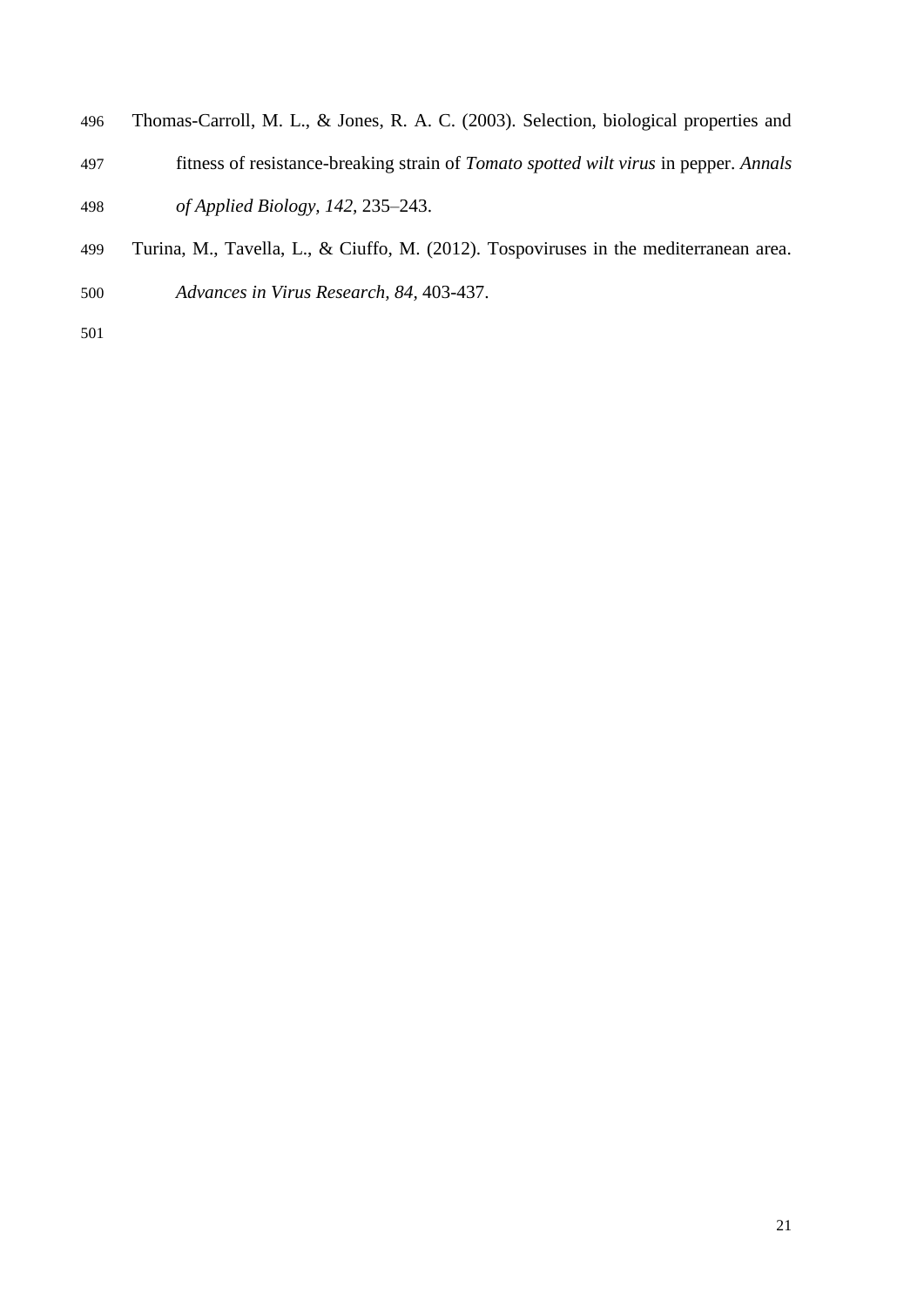## **Figure legends**

 **Figure 1.** Field resistant pepper plant showing unusual severe symptoms of TSWV characterized by local lesions, chlorosis and apical necrosis.

 **Figure 2**. Symptoms in resistant pepper plants after inoculation with biological clones of TSWV obtained from field samples. **A,** Image showing local lesions on inoculated leaves, chlorosis, stunting and local necrosis on uninoculated leaves and stem collapse at 21 dpi. **B,** image showing chlorosis and stunting of apical leaves at 10 dpi.

 **Figure 3.** RT-PCR-RFLP pattern of M (**A**) and S (**B**) segments amplified from apical necrotic leaves samples of resistant peppers inoculated with TSWV Mu2PC2, Da1NL2 or a mixture of both isolates. Lane M: 100 bp DNA ladder marker; lanes 1 and 2 *Eco*RI digestion products of Da1NL2 and Mu2PC2 isolates respectively; lanes 3–7 *Eco*RI digestion products of Mu2PC2 + Da1NL2 co-inoculation.

 **Figure 4.** Detail of symptoms in leaves of resistant pepper inoculated with TSWV isolates and maintained at constant temperature of 25ºC. **Left,** local lesions induced by HR in inoculated leaves with a NRB isolate at 6 dpi. **Middle,** chlorosis at 10 dpi on apical uninoculated leaves caused by systemic infection of an RB isolate. **Right,** chlorosis and necrotic lesions on apical uninoculated leaves induced by systemic infection of a mixture of RB + NRB isolates at 10 dpi.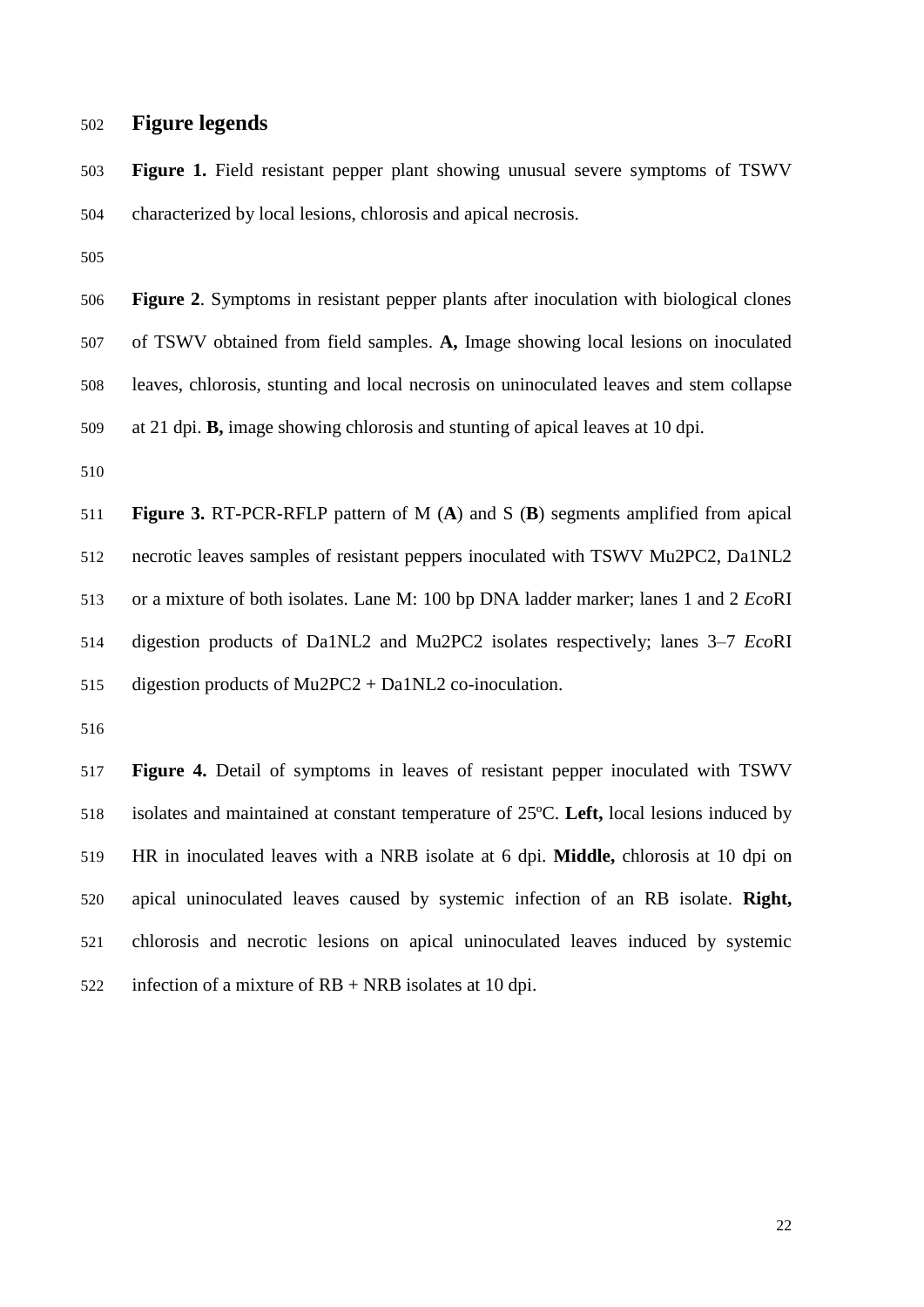| moculated with different pairs of $FD + NND$ isolates of <i>Formato spotted with virus</i> (FSW V). |                |             |                     |                      |  |  |  |
|-----------------------------------------------------------------------------------------------------|----------------|-------------|---------------------|----------------------|--|--|--|
| TSWV isolates <sup>a</sup>                                                                          | N. benthamiana | $Delta^{b}$ | Segura <sup>c</sup> |                      |  |  |  |
| <b>RB</b>                                                                                           | c, s           | c, s        |                     | c, s                 |  |  |  |
| <b>NRB</b>                                                                                          | c, s           | c, s        | 11                  |                      |  |  |  |
| $Can2PC2+Mon1NL2$                                                                                   | c, s           | c, s        | $10/10$ ll, c, s    |                      |  |  |  |
| $Can2PC2+Da1NL2$                                                                                    | c, s           | c, s        | $7/10$ ll, c, s     | $3/10$ ll, c, s, sn  |  |  |  |
| $Can2PC2+GRAU$                                                                                      | c, s           | c, s        | $2/6$ ll, c, s      | $4/6$ ll, c, s, sn   |  |  |  |
| $Mu2PC2+Mon1NL2$                                                                                    | c, s           | c, s        |                     | $10/10$ ll, c, s, sn |  |  |  |
| $Mu2PC2+Da1NL2$                                                                                     | c, s           | c, s        | $5/10$ ll, c, s     | $5/10$ ll, c, s, sn  |  |  |  |
| Mu2PC2+GRAU                                                                                         | c, s           | c, s        | $9/10$ ll, c, s     | $1/10$ ll, c, s, sn  |  |  |  |

**Table 1.** Symptoms on uninoculated upper leaves of *N. benthamiana* and pepper plants 12 days post inoculation singly with resistance-breaking (RB) and non-resistance-breaking (NRB) isolates or coinoculated with different pairs of RB + NRB isolates of *Tomato spotted wilt virus* (TSWV).

 $a$ RB, resistance-breaking isolates = Can2PC2 and Mu2PC2 and NRB, non-resistance-breaking isolates = Mon1NL2, Da1NL2 and GRAU.

**b** Pepper hybrid susceptible to TSWV.

c Pepper hybrid carrying the *Tsw* gene.

Number of infected plants/number of co-inoculated plants.

Legend:  $c =$  chlorosis,  $s =$  stunting,  $ll =$  local lesions on inoculated leaves,  $sn =$  systemic necrosis.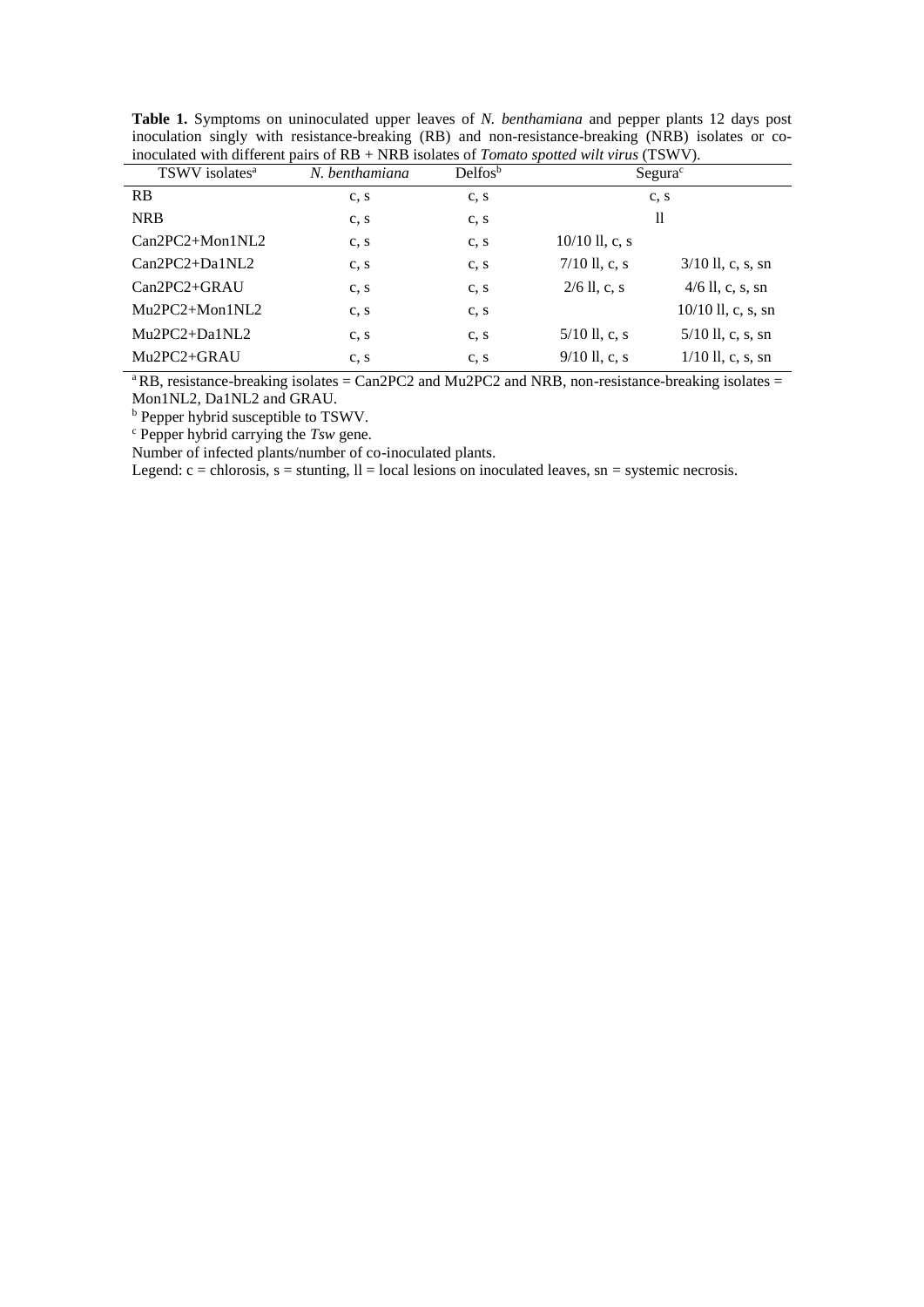# Figure 1. Aramburu et al., 2015

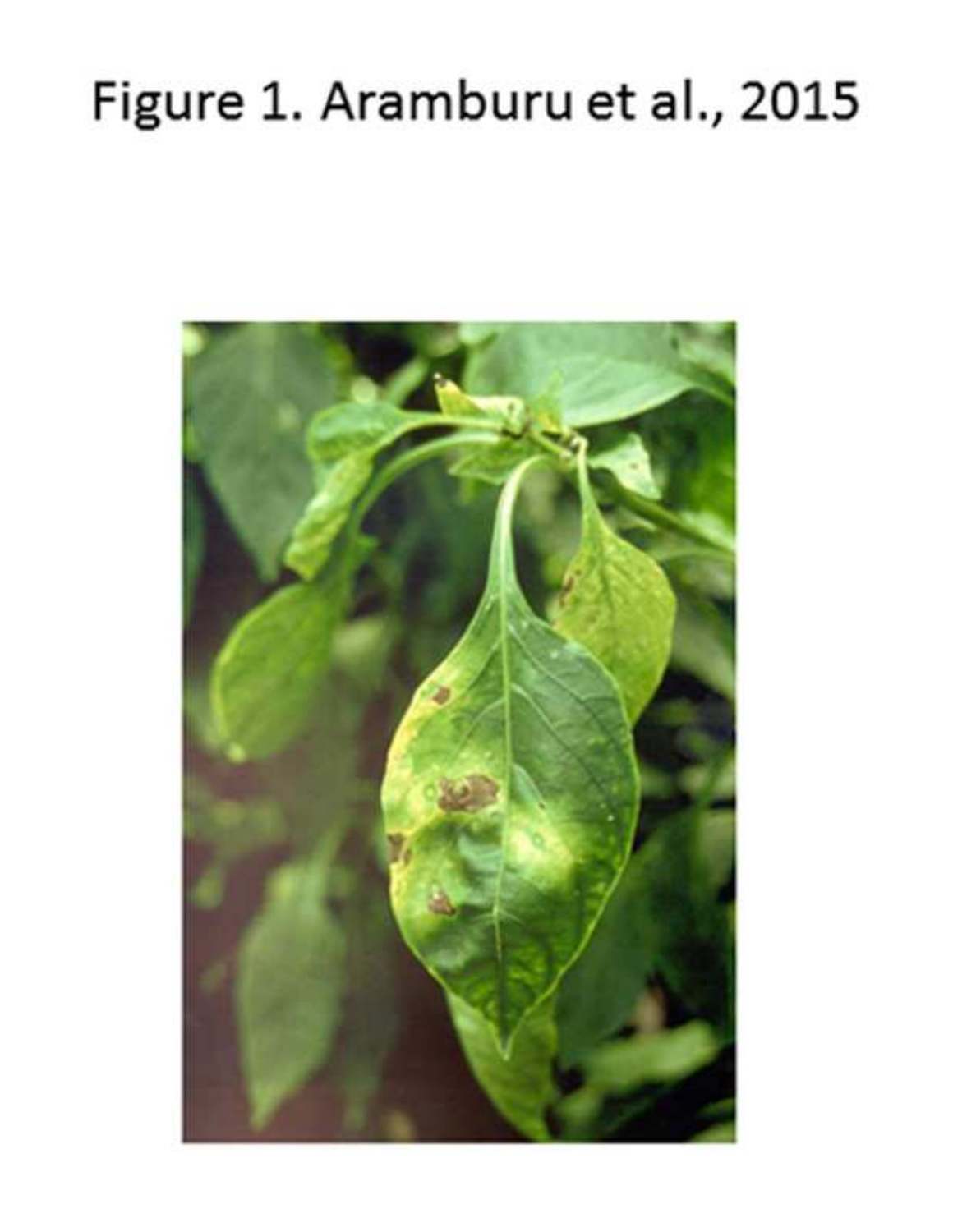## Figure 2. Aramburu et al., 2015

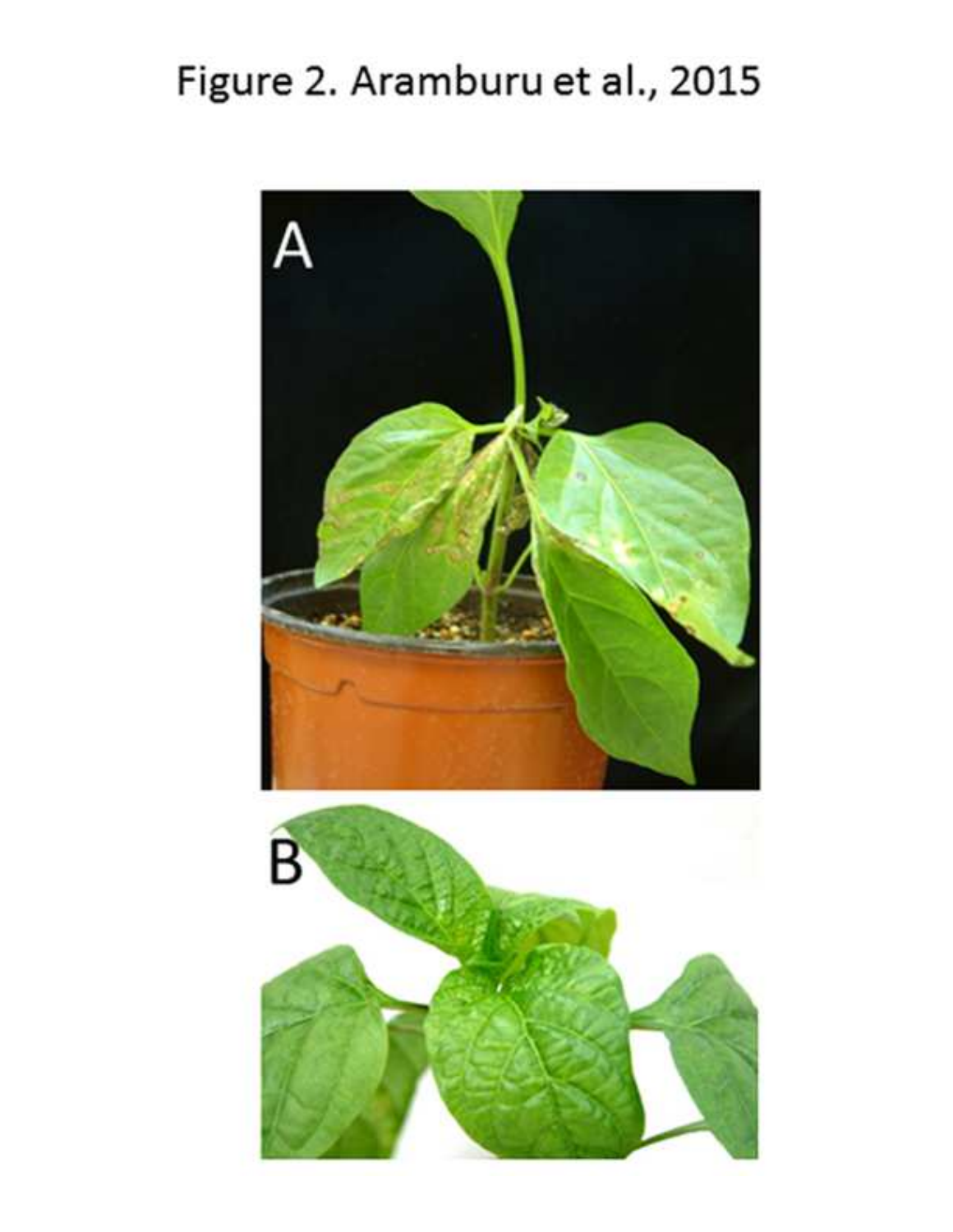Figure 3. Aramburu et al., 2015